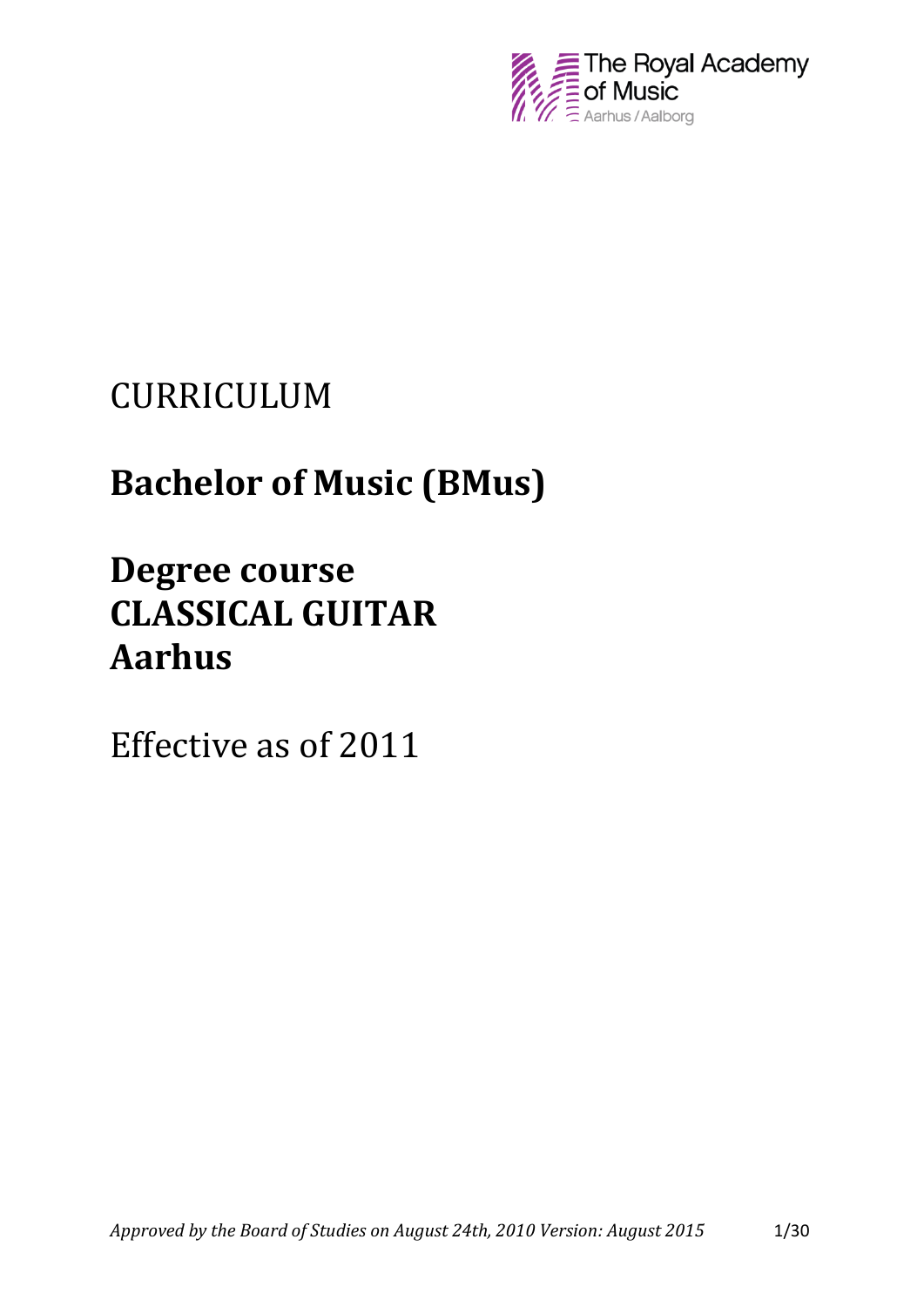

# Content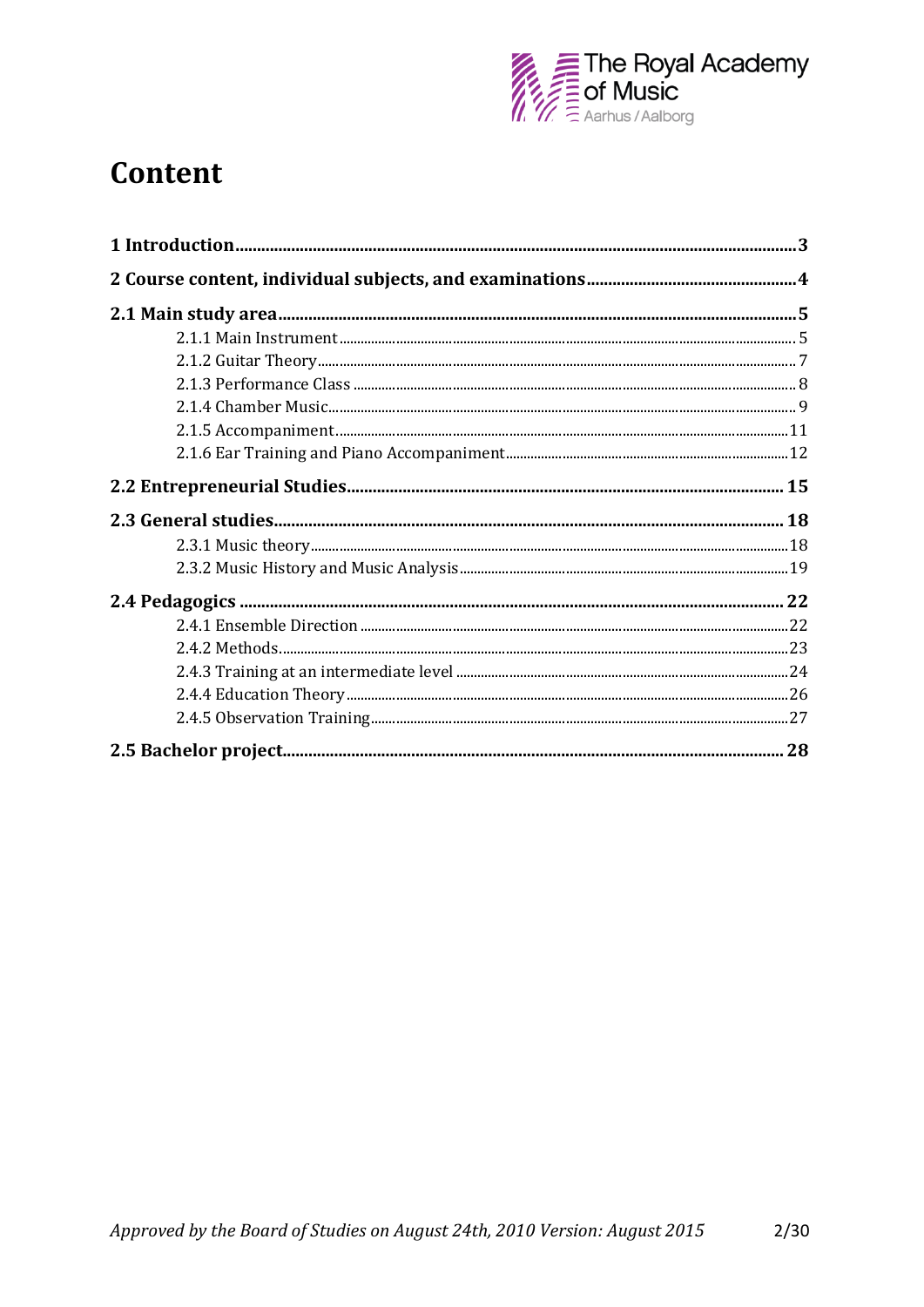

# <span id="page-2-0"></span>**1 Introduction**

**The BMus (Classical Guitar) degree course** at The Royal Academy of Music, Aarhus, is a 3-year course during which students acquire the knowledge, skills, and qualifications to become musicians and music business entrepreneurs.

**The course structure** has a constant focus on subjects that relate directly to the main instrument. In addition to these subjects, the main study area includes chamber music that builds upon students' main instrument skills as well as ear training to help students develop awareness of their own musical experience and conceptual ability. The general subjects teach students to observe music from other angles than that of the performer and provide perspectives that lead to a broader foundation of practice. Later in the course, students engage with the communication and initiation of music, practically and theoretically. Students acquire skills and qualifications in teaching at an intermediate level and in ensemble direction. The Classical Guitar degree course concludes with a student-defined bachelor project which is based on student interests and needs and also constitutes their specialisation in the field.

# **The course subjects are divided into the following fields:**

- Main study area: Subjects where the student is a performer as well as subjects that support this aspect.
- Pedagogics: Subjects where the student communicates and teaches as well as subjects that support this aspect.
- General studies: Elementary music theory subjects mandatory for all undergraduate students.
- Entrepreneurial Studies: Subjects and projects where students gain experience as entrepreneurs and managers of dynamic processes and acquire career administration tools.
- Bachelor project: The project itself as well as guidance and subjects that prepare the student for project work.

The elements of the course are credited with ECTS points based on an assessment of the workload involved in the subjects.

**In addition to scheduled tuition**, students at the Royal Academy of Music may participate in the following activities:

- Master classes with internationally acclaimed musicians.
- Interdisciplinary projects.
- Chamber music in a rich and professionally challenging study environment.
- and much more.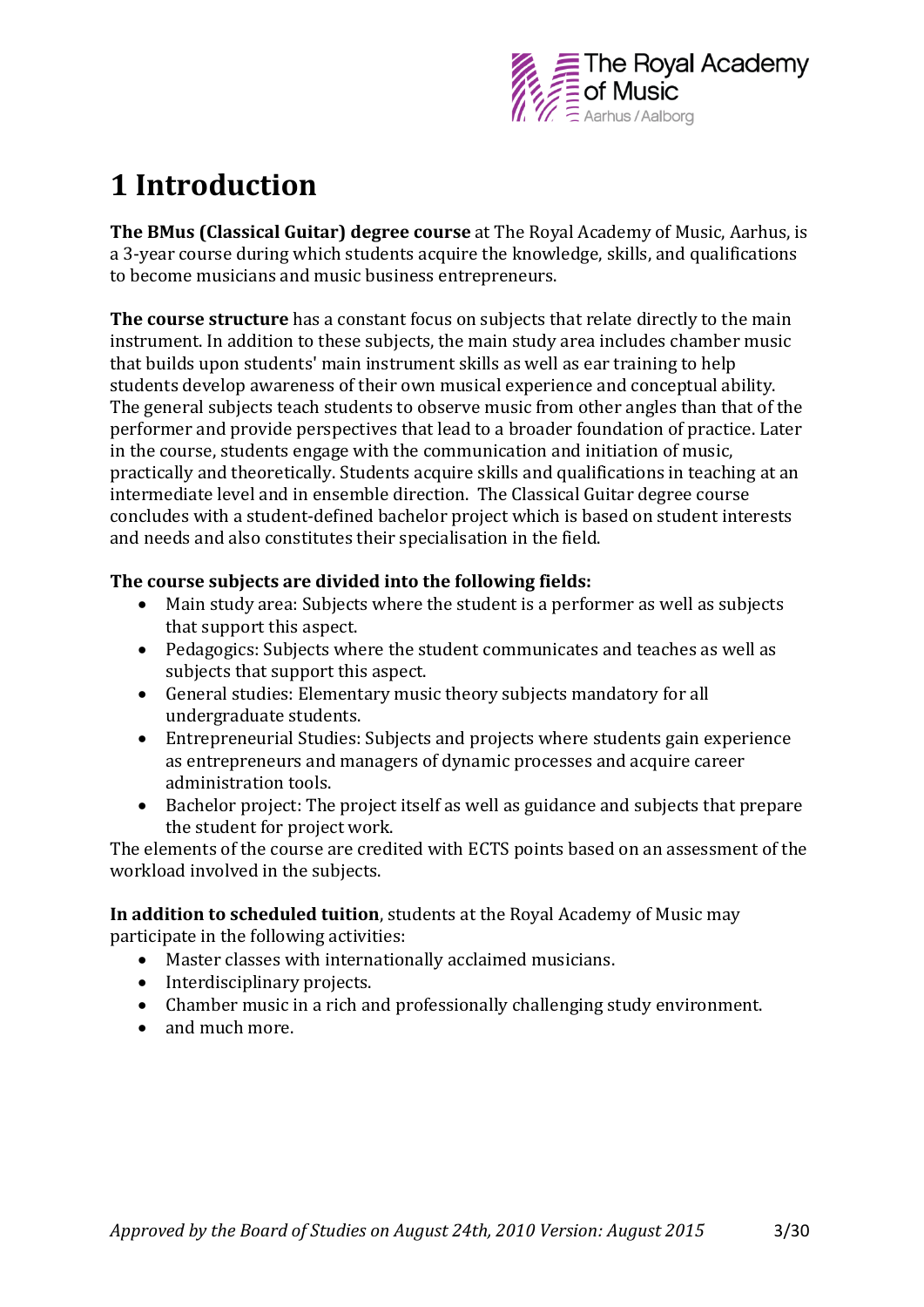

# <span id="page-3-0"></span>**2 Course content, individual subjects, and examinations**

|                                |                | 2nd            | 3rd            |                |                             |                |                |
|--------------------------------|----------------|----------------|----------------|----------------|-----------------------------|----------------|----------------|
| <b>ECTS</b> chart              | 1st sem        | sem            | sem            |                | 4th sem   5th sem   6th sem |                | <b>Total</b>   |
| Main study area                |                |                |                |                |                             |                |                |
| Main Instrument                | 19             | 14             | 14.5           | 9.5            | $\overline{4}$              | 8              | 69             |
| <b>Guitar Theory</b>           | $\overline{2}$ | $\mathbf{1}$   | $\overline{2}$ | $\mathbf{1}$   | 0.5                         | $\mathbf{1}$   | 7.5            |
| Ear Training and Piano         |                |                |                |                |                             |                |                |
| Accompaniment                  | 3              | 3              | 3              | 3              | $\mathbf{1}$                | $\overline{2}$ | 15             |
| Performance Class              | $\mathbf{1}$   | $\mathbf{1}$   | $\mathbf{1}$   | $\mathbf{1}$   | 0.5                         | $\mathbf{1}$   | 5.5            |
| <b>Chamber Music</b>           | $\overline{2}$ | $\overline{2}$ | $\overline{2}$ | $\overline{2}$ | 0.5                         |                | 8.5            |
| Accompaniment                  |                |                |                |                | 0.5                         | $\overline{2}$ | 2.5            |
| Pedagogics                     |                |                |                |                |                             |                |                |
| Training                       |                |                |                |                | 6                           | 6              | 12             |
| <b>Ensemble Direction</b>      |                |                |                | 6              |                             |                | 6              |
| Education                      |                |                |                |                |                             |                |                |
| Theory/Observation             |                |                |                |                |                             |                |                |
| Training                       |                | 3              | 1.5            | 1.5            |                             |                | 6              |
| Methods                        |                |                |                |                | 6                           |                | 6              |
| General studies                |                |                |                |                |                             |                |                |
| <b>Music History</b>           | $\mathbf{1}$   | $\mathbf{1}$   | $\mathbf{1}$   | $\mathbf{1}$   | $\mathbf{1}$                |                | 5              |
| Analysis and Composition       | $\mathbf{1}$   | $\mathbf{1}$   | $\mathbf{1}$   | $\mathbf{1}$   | $\mathbf{1}$                |                | 5              |
| Music Theory I                 | $\mathbf{1}$   | $\mathbf{1}$   |                |                |                             |                | $\overline{2}$ |
| Music Theory II                |                |                | $\mathbf{1}$   | $\mathbf{1}$   | $\mathbf{1}$                |                | 3              |
| <b>Entrepreneurial Studies</b> |                |                |                |                |                             |                |                |
|                                |                | 3              | 3              | 3              | 3                           |                | 12             |
| Bachelor project               |                |                |                |                |                             |                |                |
|                                |                |                |                |                | 5                           | 10             | 15             |
| <b>Total</b>                   | 30             | 30             | 30             | 30             | 30                          | 30             | 180            |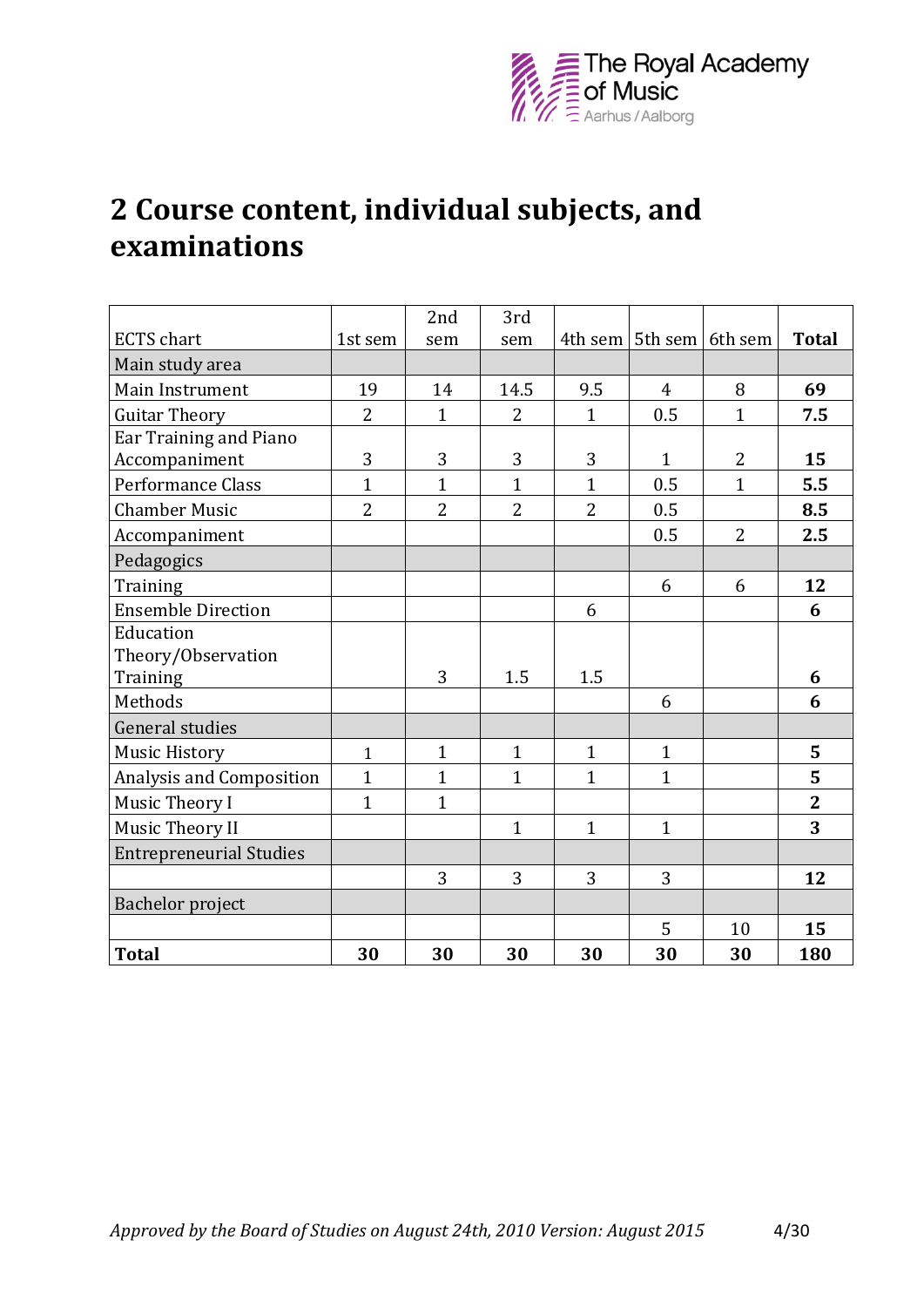

# <span id="page-4-0"></span>**2.1 Main study area**

# <span id="page-4-1"></span>**2.1.1 Main Instrument**

## **Objectives**

Upon completion of the subject, the student:

- Possesses elementary knowledge of musical and technical practice, methods, and theory as well as classical guitar literature repertoire across a wide diversity of styles and genres.
- Is conversant with the conventions of the guitar with a view to performing professionally.
- Is able to reflect on practice and choice of methods in relation to his/her own artistic practice.
- Has acquired and is able to use technical and musical skills and forms of expression in the guitar field.
- Is able to make artistic choices and assessments.
- Is able to communicate various forms of musical and artistic expression in a way that is relevant for a given target audience.
- Is able to acknowledge and handle artistic challenges in a creative, investigative, and analytical manner.

### **Content**

Tuition covers technical exercises, scales, and études. Tuition covers a diverse repertoire ranging from the Renaissance to the present. Tuition facilitates a process whereby the student may learn to identify his/her own learning needs and potential for artistic development in the main study area, and to prioritise and structure his/her time and work efforts in relation to instrument practice and ensemble rehearsals.

### **Tuition and work formats**

One-to-one tuition.

**Semesters**

1st to 6th semester.

**Scope**  69 ECTS towards the degree.

### **Evaluation and examination regulations**

After the 2nd semester: Evaluation of 1st year

*Examination content and materials:*

- Solo performance lasting approx. 15 minutes (student's choice of piece).
- Sight reading.
- *Examination format:*

Practical test. Duration including discussion: 45 minutes.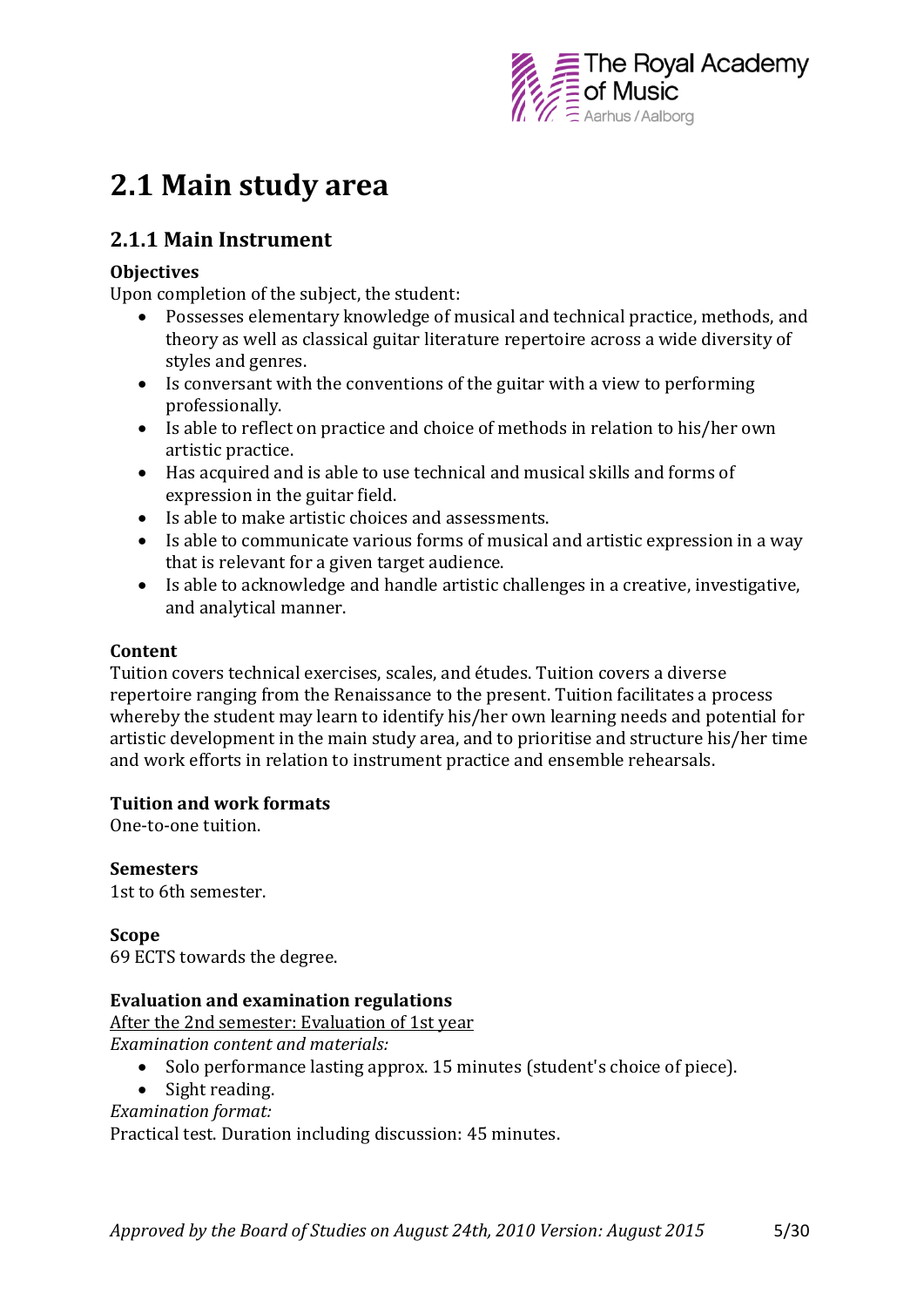

### *Marking and evaluation:*

Internal marking. Pass/fail as well as a short interview. The examination results decide whether the student may continue with the degree course. The test must be passed before the end of the 4th semester.

The assessment must reflect to what extent the overall objectives of the course are expected to be achievable for the main instrument over the three years of study.

### After the 6th semester: BA examination

*Examination content:*

• Solo performance, e.g. concertos, sonatas, or solo pieces. Chamber music may constitute a minor part of the examination. Repertoire to be chosen by the student; however, stylistic and periodic diversity is mandatory. Repertoire list to be handed in by April 1st.

*Examination format:*

Practical test. Duration including discussion: 60 minutes.

*Marking and evaluation:* 

External marking. Grade. The evaluation must reflect to what extent the objectives of the degree course have been achieved.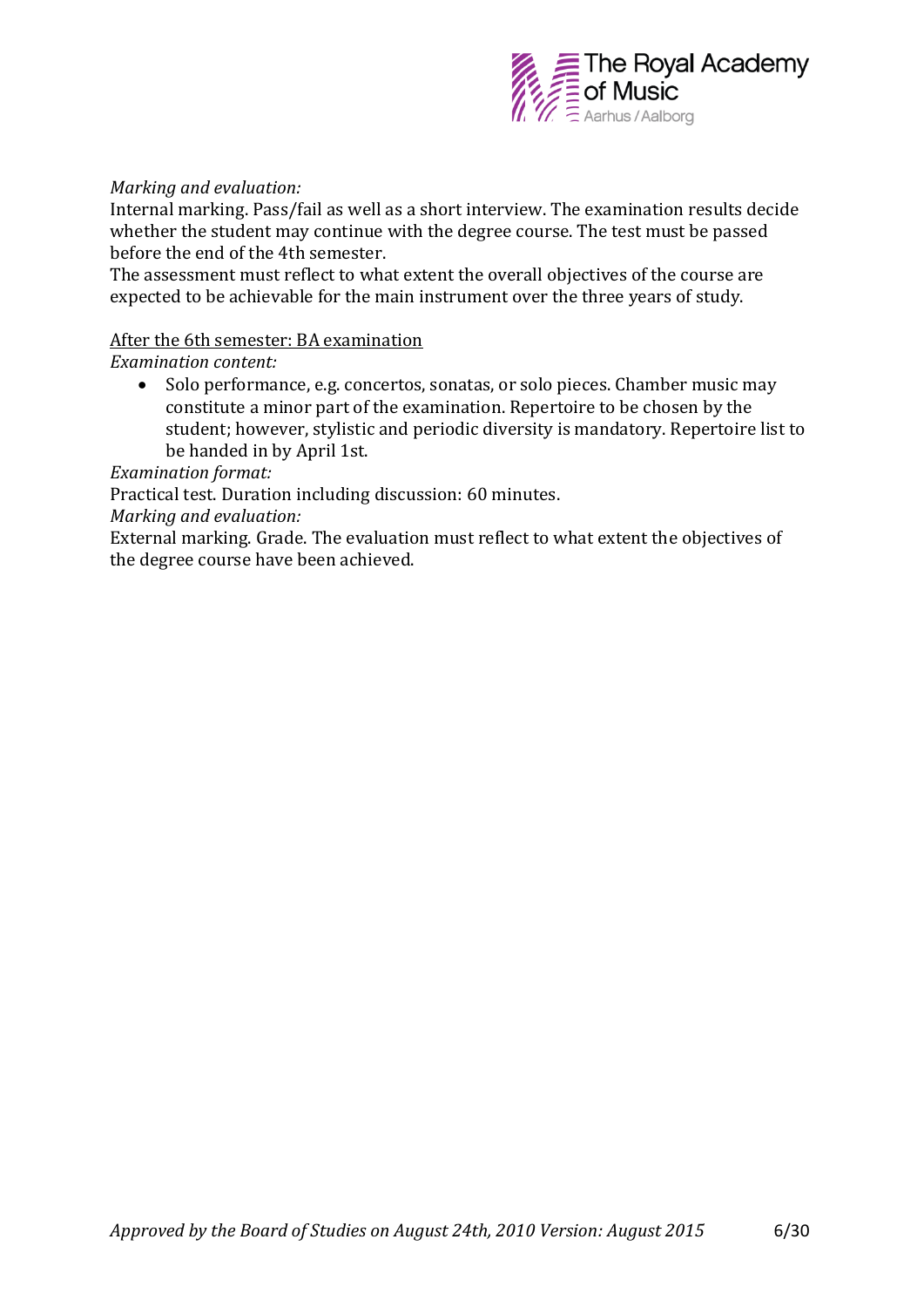

# <span id="page-6-0"></span>**2.1.2 Guitar Theory**

## **Objectives**

Upon completion of the subject, the student:

- Possesses elementary knowledge of musical and technical practice, repertoire, methods, and theory.
- Is conversant with the conventions of the guitar with a view to performing professionally.
- Is able to reflect on practice and choice of methods in relation to his/her own artistic practice.
- Is able to make artistic choices and assessments.

## **Content**

Tuition comprises training and stimulation of student understanding of notation and performance practices of 15th to 21st century repertoire. An introduction to guitar relevant figured bass, an insight into different early notation practices of the Renaissance and Baroque periods, and arranging, transcription, and notation skills for guitar are provided.

An overview of the historical development of the guitar.

Elementary guitar: Training the student's elementary skills and his/her understanding of elementary figuration playing, and training of the student's ability to use the guitar as a folk music instrument, primarily as an accompanying instrument for singing. Performance practice: Knowledge of styles and performance practice for works from central stylistic periods is obtained.

The following subjects are covered: Arrangement Figured bass Notation and source knowledge Instrument history Performance practice Elementary guitar

**Tuition and work formats**

Class tuition.

### **Semesters**

1st to 6th semester.

### **Scope**

7.5 ECTS towards the degree.

### **Evaluation and examination regulations**

Certificate. This certifies that the objectives have been achieved at a level at least corresponding to a Pass, and that current attendance rules have been followed.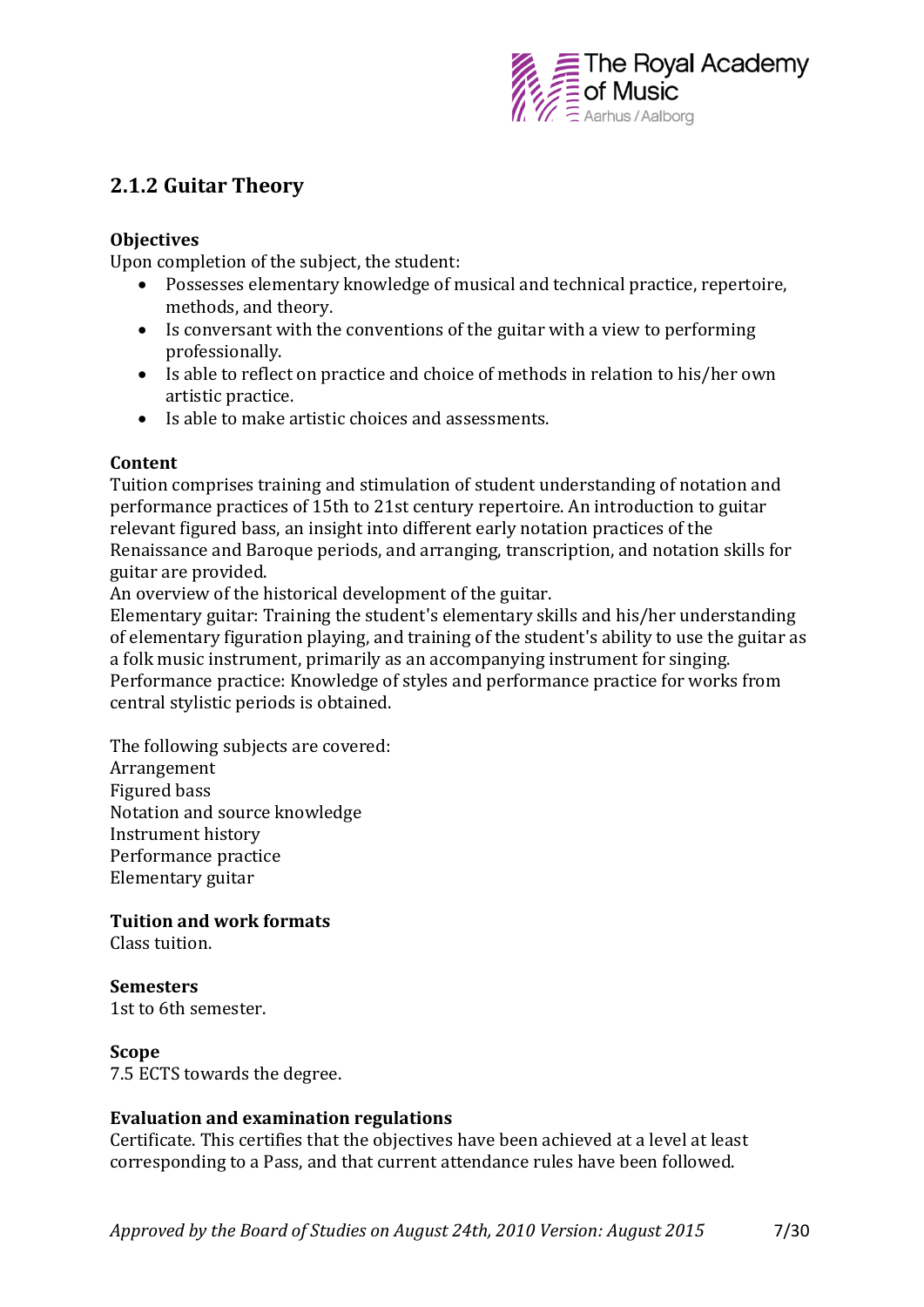

# <span id="page-7-0"></span>**2.1.3 Performance Class**

## **Objective**

Upon completion of the subject, the student:

- Is conversant with the conventions of the guitar with a view to performing professionally.
- Is able to reflect on practice and choice of methods in relation to his/her own artistic practice.
- Has acquired and is able to use technical and musical skills and forms of expression in the guitar field.
- Is able to make artistic choices and assessments.
- Is able to communicate various forms of musical and artistic expression in a way that is relevant for a given target audience.
- Is able to acknowledge and handle artistic challenges in a creative, investigative, and analytical manner.
- Is able to identify his/her own learning needs and potential for artistic development within the guitar field, and to prioritise and structure his/her time and work efforts in relation to own instrument practice and ensemble rehearsals.

## **Content**

Tuition covers stage performance, development of interpretations, and technical aspects of performance.

The individual classes focus on various relevant topics such as the following: A particular composer, musical forms/movement types, a particular style, mental aspects of performance, and oral communication with an audience.

### **Tuition and work formats**

Class tuition during which students take turns performing for the class supervised by the teacher.

# **Semesters**

1st to 6th semester.

### **Scope**

5.5 ECTS towards the degree.

### **Evaluation and examination regulations**

Certificate. This certifies that the objectives have been achieved at a level at least corresponding to a Pass, and that current attendance rules have been followed.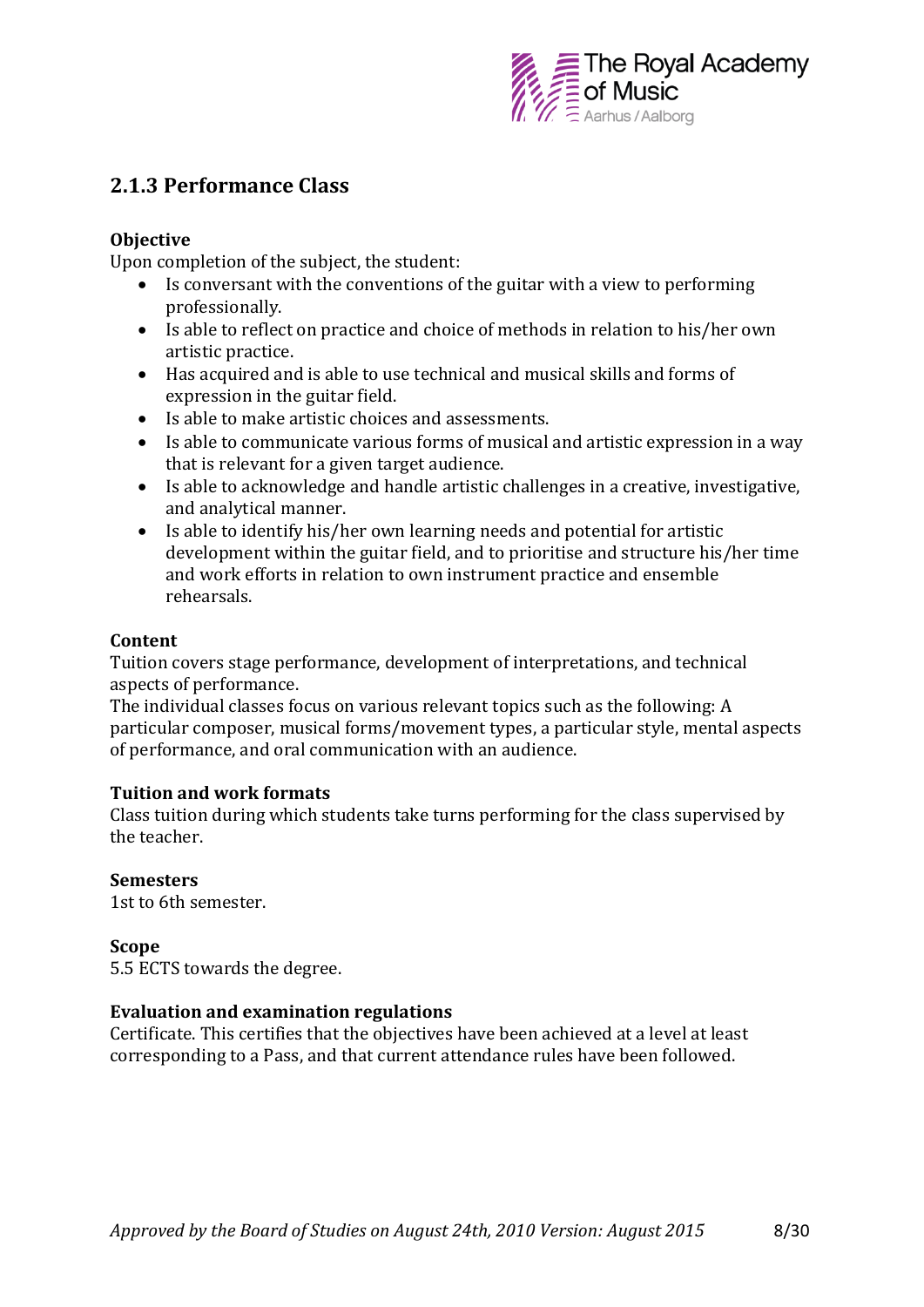

# <span id="page-8-0"></span>**2.1.4 Chamber Music**

## **Objectives**

Upon completion of the subject, the student:

- Is able to communicate various forms of musical and artistic expression in a way that is relevant for a given target audience.
- Is conversant with the conventions of chamber music with a view to performing professionally.
- Is able to make artistic choices and assessments.
- Is able to identify his/her own learning needs and potential for artistic development in the field of chamber music , and to prioritise and structure his/her time and work efforts in relation to own instrument practice and ensemble rehearsals.
- Has acquired knowledge of the communication processes that form the foundations of chamber music musicianship.
- Possesses elementary personal management skills and understands the role division in music.
- Possesses elementary knowledge of repertoire as well as musical and technical practice.
- Can participate independently in various musical contexts.

### **Content**

Tuition is based on a repertoire covering various ensemble types from various periods of music history.

# **Tuition and work formats**

Class tuition.

### **Semesters**

1st to 5th semester.

### **Scope**

8,5 ECTS towards the degree.

### **Evaluation and examination regulations**

After the 5th semester: Chamber music examination

*Examination content and materials:*

One or more movements from chamber music repertoire are performed. Programme duration: 20 minutes. Repertoire list to be handed in at the studies office by November 1st.

*Examination format:*

Practical test. Duration including discussion: 30 minutes.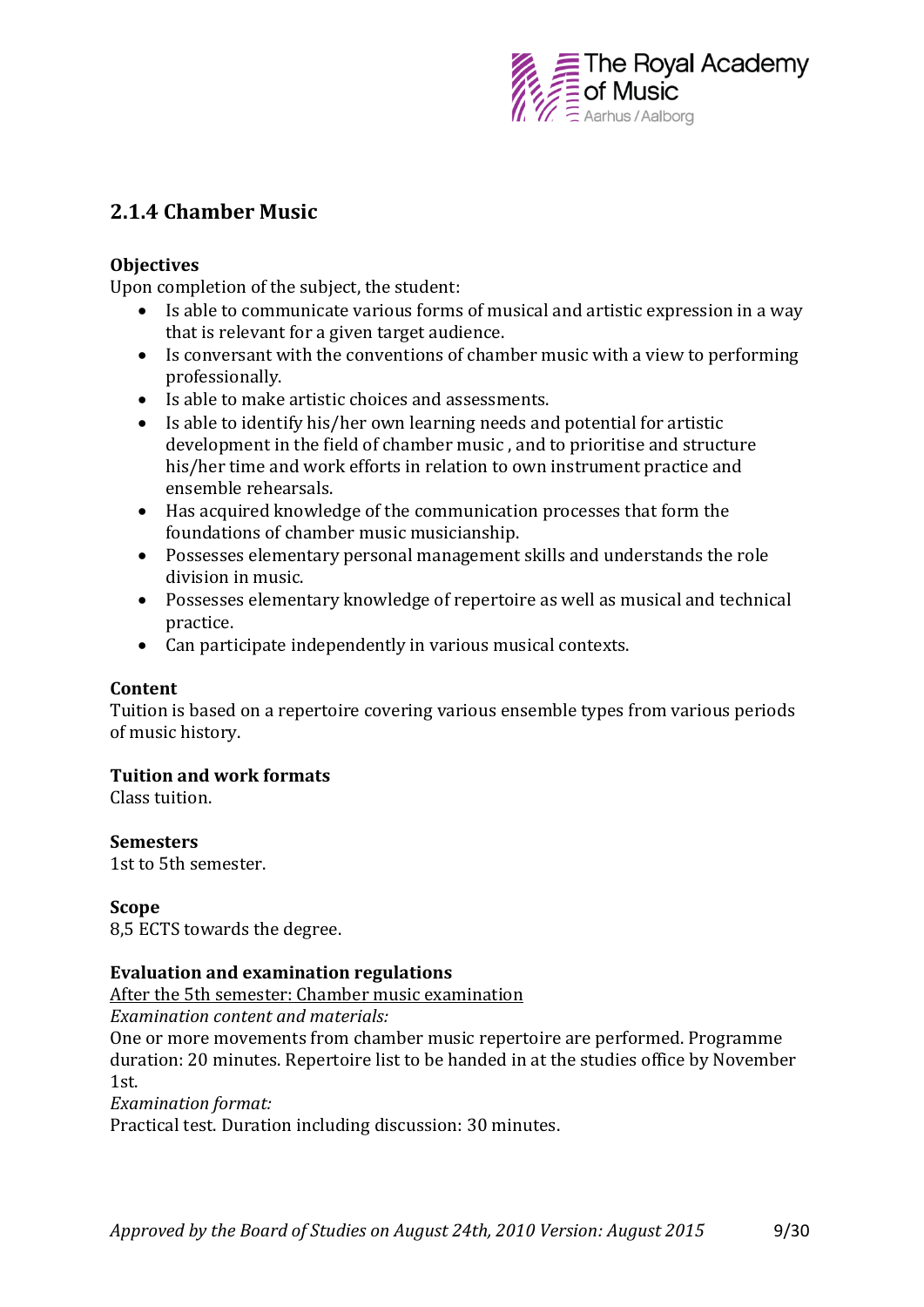

*Marking and evaluation:* 

Internal marking. Grade. The assessment must reflect to what extent the objectives have been achieved.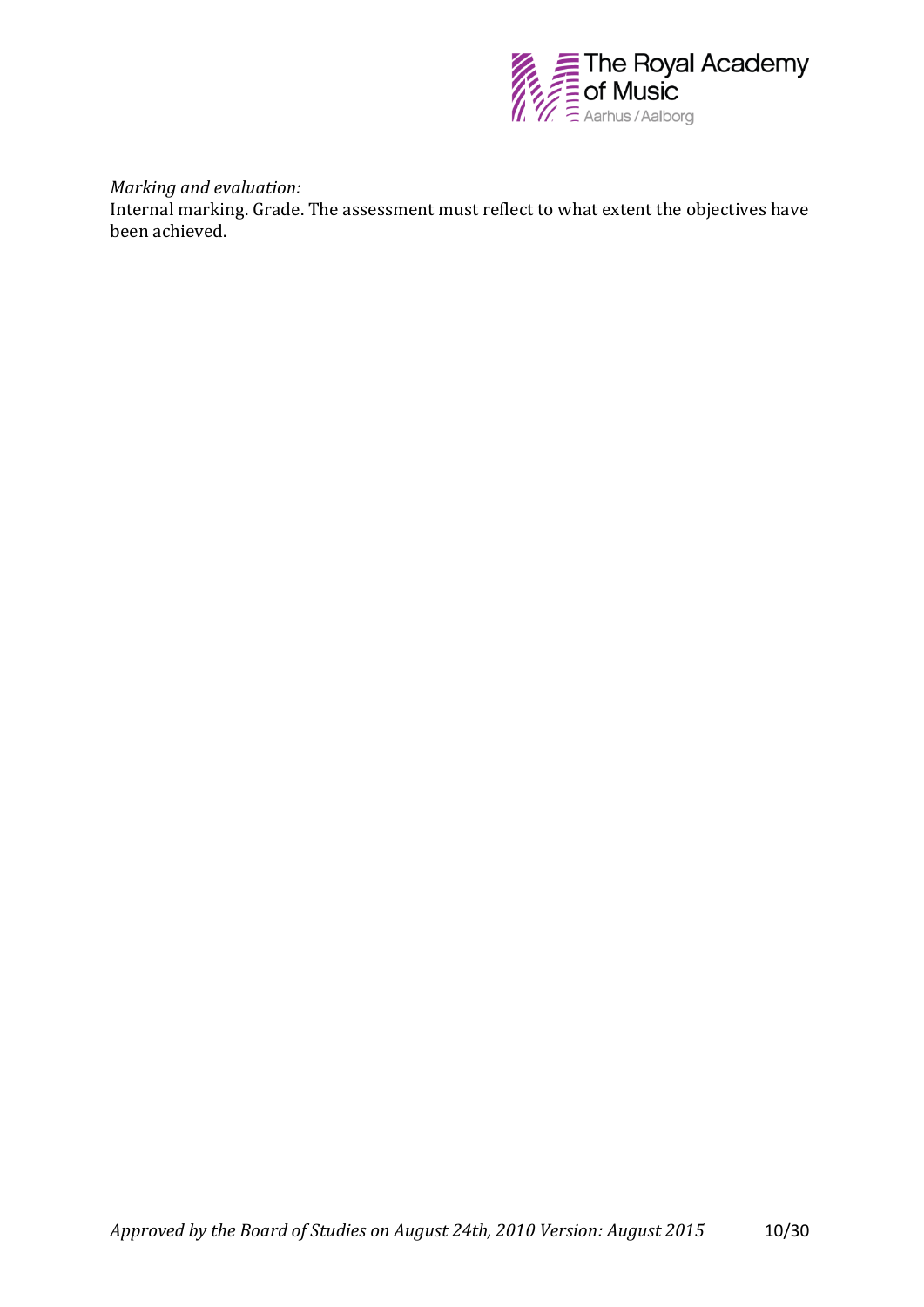

# <span id="page-10-0"></span>**2.1.5 Accompaniment**

## **Objectives**

Upon completion of the subject, the student:

- Possesses elementary knowledge of musical and technical practice, repertoire, and methods.
- Is conversant with the conventions of the accompaniment discipline with a view to performing professionally.
- Has acquired and is able to use technical and musical accompaniment skills and forms of expression.
- Is able to make artistic choices and assessments.
- Is able to communicate various forms of musical and artistic expression in a way that is relevant for a given target audience.
- Is able to identify his/her own learning needs and potential for artistic development within the field of accompaniment, and to prioritise and structure his/her time and work efforts in relation to own instrument practice and ensemble rehearsals.
- Can participate independently in various musical rehearsal situations.

## **Content**

Tuition is based on a repertoire covering various genres and languages and various periods of music history.

# **Tuition and work formats**

Class tuition.

### **Semesters**

5th to 6th semester.

### **Scope**

2,5 ECTS towards the degree.

### **Evaluation and examination regulations**

After the 6th semester: Accompaniment examination

*Examination content and materials:*

A programme is performed in which the student participates as accompanist. The programme must have a certain stylistic diversity. Programme duration: 20 minutes. Repertoire list to be handed in at the studies office by April 1st. *Examination format:* Practical test. Duration including discussion: 30 minutes. *Marking and evaluation:*  Internal marking. Grade. The assessment must reflect to what extent the objectives have been achieved.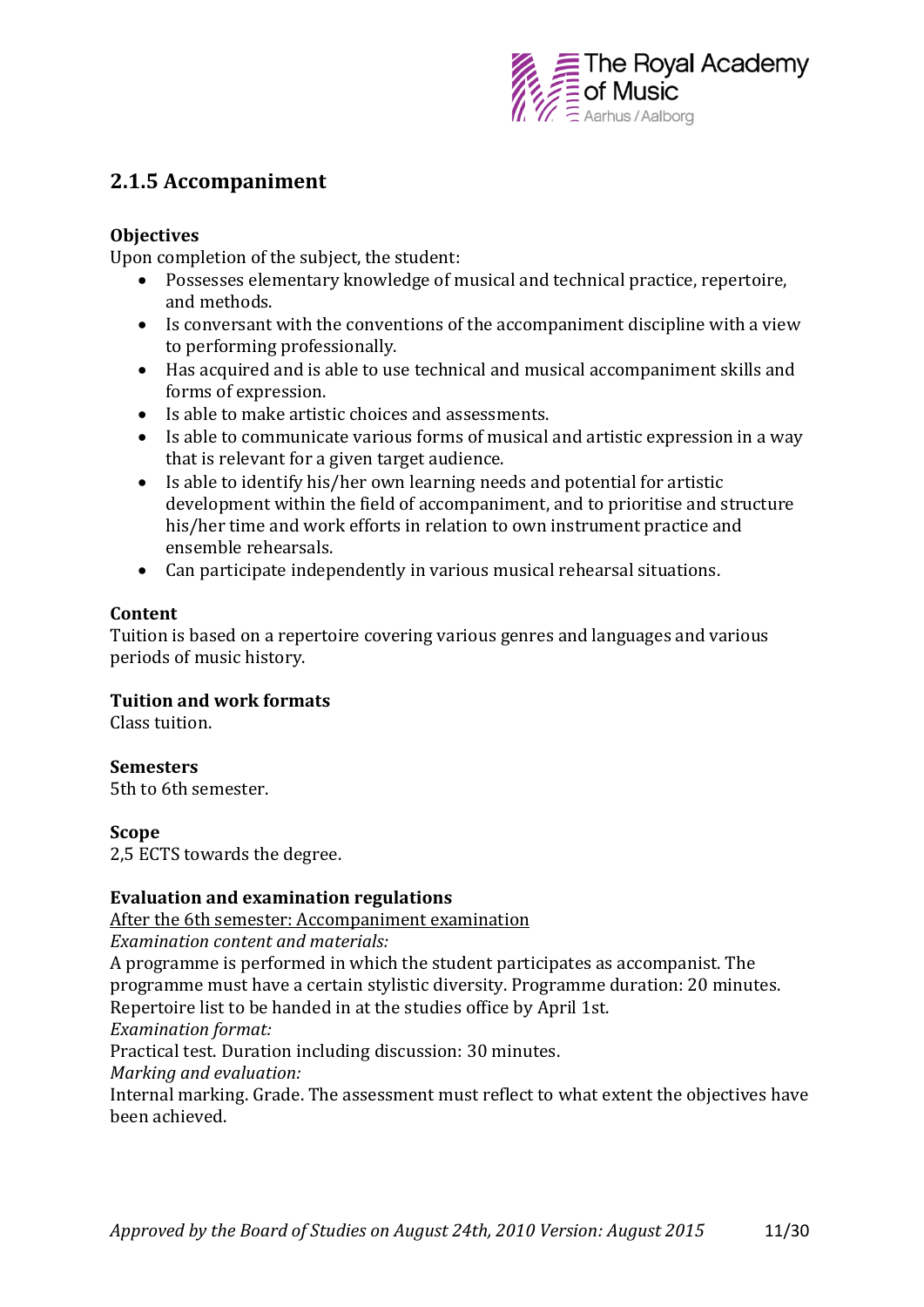

# <span id="page-11-0"></span>**2.1.6 Ear Training and Piano Accompaniment**

# **Objectives**

Upon completion of the Ear Training and Piano Accompaniment subject, the student:

- Possesses the required musical imagination, memory, and awareness to be able to perform music from the Renaissance to the present independently, quickly, and accurately.
- Has acquired the auditory, visual, and analytical skills to be able to hear, read, understand, and reproduce music melodically, harmonically, and rhythmically as a whole and in parts, generally and within the main subject area.
- Possesses elementary knowledge and skills regarding musical understanding as well as ear training theory, methods, and repertoire.

# **Content**

- Melody training (auditory and visual): Tonal and atonal sight singing, singing/playing by ear, imitation, and improvisation.
- Rhythm training (auditory and visual): Sense of pulse and tempo, time, phrasing, imitation, and improvisation, all metres and styles.
- Scale and interval training: chords, harmonic analysis, and score reading including clefs and transposing instruments.
- Auditory analysis: dictation; correction.
- Piano accompaniment: Cadence playing, harmonisation by ear, figuration playing, score playing etc. relevant for the student's practical piano skills in various musical contexts.

Exercise collections, textbooks, and examples from literature are used. Furthermore, the student's own instrument may be included in classes.

During the first year of study, elementary skills are established. During the 2nd and 3rd year of study, these skills are further developed through increasingly individualised tuition so that they may be used in the main subjects.

Piano accompaniment tuition is adapted to the respective main subject area curricula, including plans for other minor subjects.

Guitar students may perform the piano accompaniment assignments using their own instrument.

# **Scope**

15 ECTS towards the degree

# **Tuition and work formats**

The subject is studied in classes of no more than 6 students. Tuition is distributed across all 6 semesters.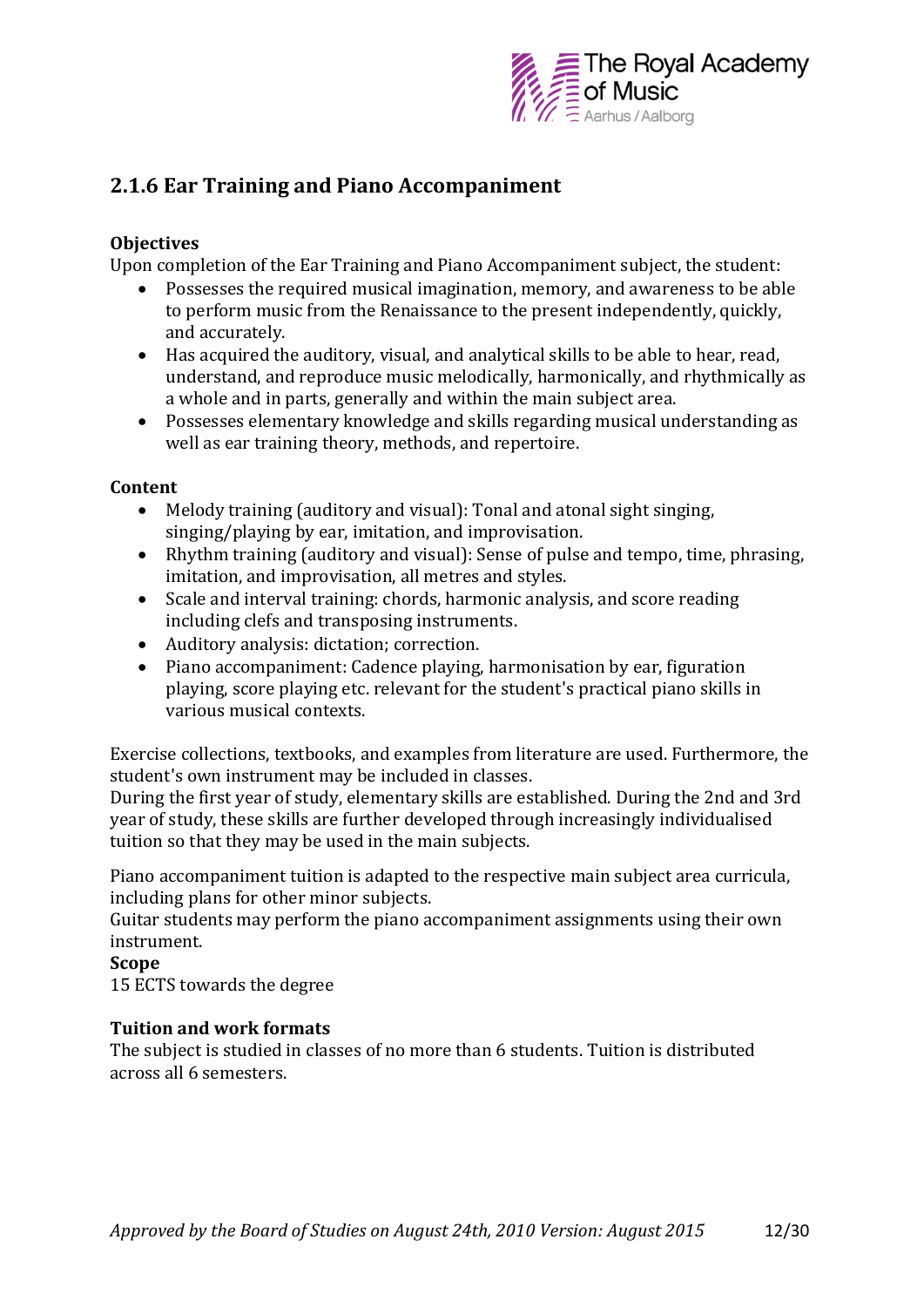

#### **Evaluation and examination regulations**

Tuition concludes with proficiency tests after the 2nd and 4th semesters. The final examination takes place after the 6th semester. Students with a class attendance record of at least 80% are examined on a reduced curriculum. The reduced curriculum is communicated two weeks prior to the examination.

Students with a class attendance record below 80% will be examined on the full curriculum and must hand in extra assignments on the 4th and 6th semesters. Paradigmatic examples of all tests and examinations may be found at the Aarhus department library and at the Aalborg department studies office.

After the 2nd semester: PROFICIENCY TEST

ORAL EXAMINATION. A: Rhythm reading B: Melody reading/sight singing C: Auditory analysis. D: Piano accompaniment. WRITTEN EXAMINATION. E: Reading test Rhythm dictation and melody dictation *Examination format:*  Oral and written examination. Duration of the oral test: 15 minutes. Duration of the written test: 60 minutes. *Marking and evaluation* Internal marking: Teacher and internal examiner.

The examination is for guidance purposes and must establish whether the student possesses the required qualifications and skills skills to achieve the overall Ear Training objectives over the three years of study through continued satisfactory class participation.

The oral and written parts of the examination are assessed separately. If a test fails to document a satisfactory level of proficiency, a new test takes place prior to the autumn break on the following year of study.

After the 4th semester: PROFICIENCY TEST

ORAL EXAMINATION.

- A: Rhythm reading.
- B: Melody reading/sight singing.
- C: Auditory analysis
- D: Piano accompaniment

WRITTEN EXAMINATION.

E: Harmonic analysis

F: Correction

G: Auditory analysis/music dictation as a home assignment

*Examination format:* 

Oral and written examination.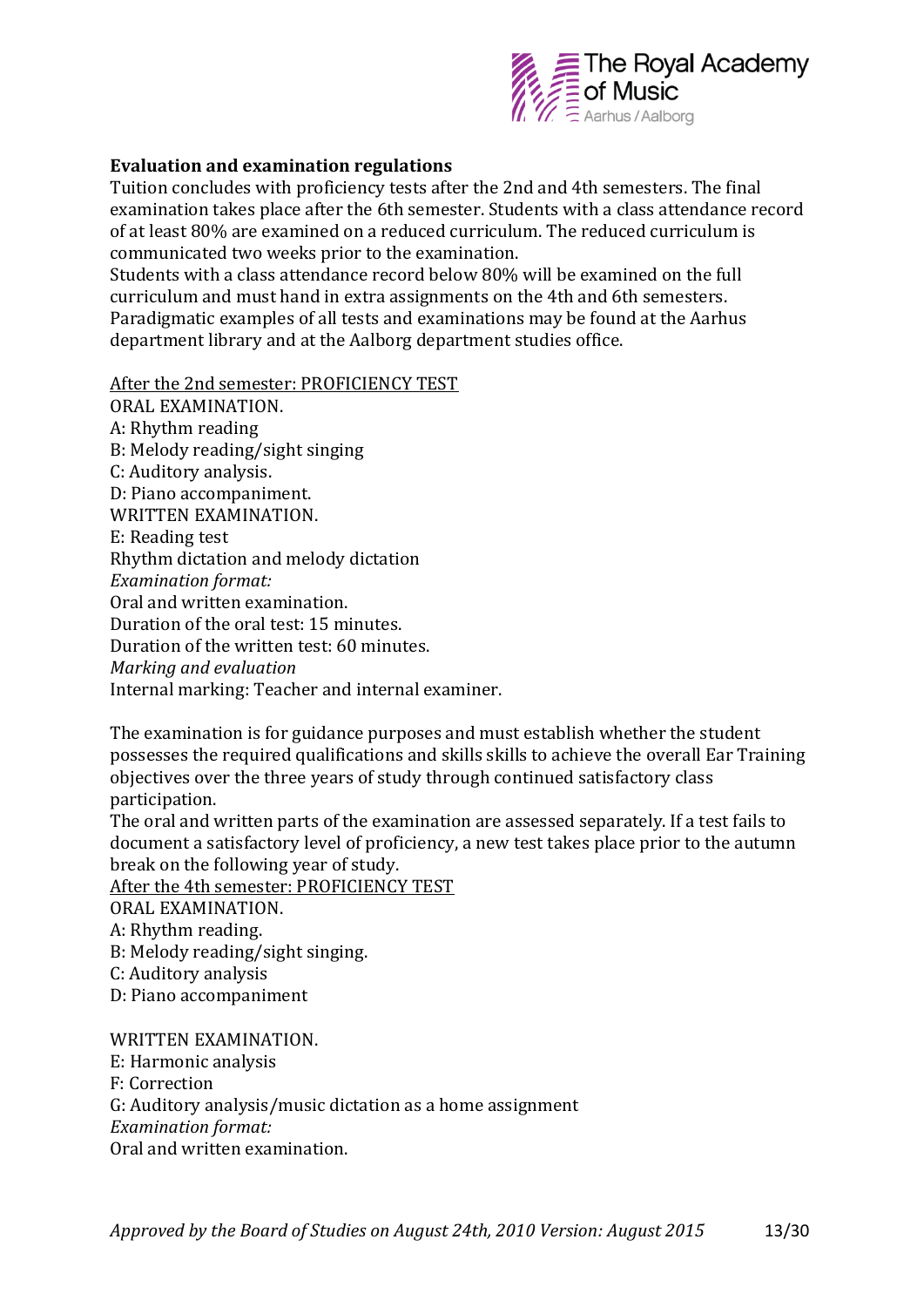

Duration of the oral test: 25 minutes. Duration of the written test: 60 minutes.

*Marking and evaluation*

Internal marking: Teacher and internal examiner.

The examination is for guidance purposes and must establish whether the student possesses the required qualifications and skills to achieve the overall Ear Training objectives over the three years of study through continued satisfactory class participation.

The oral and written parts of the examination are assessed separately. If a test fails to document a satisfactory level of proficiency, a new test takes place prior to the autumn break on the following year of study.

After the 6th semester: FINAL EXAMINATION

ORAL EXAMINATION.

A: Rhythm reading.

B: Melody reading/sight singing

C: Harmonic analysis

D: Auditory analysis

E: Piano accompaniment and score playing

WRITTEN EXAMINATION.

F: Auditory analysis/music dictation

*Examination format:*

Oral examination and written proctored examination.

Duration of the oral test: 30 minutes.

Duration of the written test: 2 hours.

*Marking and evaluation*

Internal marking: Teacher and internal examiner. Two grades.

The assessment must reflect to what extent the objectives have been achieved.

The oral and written parts of the examination are assessed separately. Both

examinations must be passed. If an examination is failed, re-examination takes place at the end of the same year of study.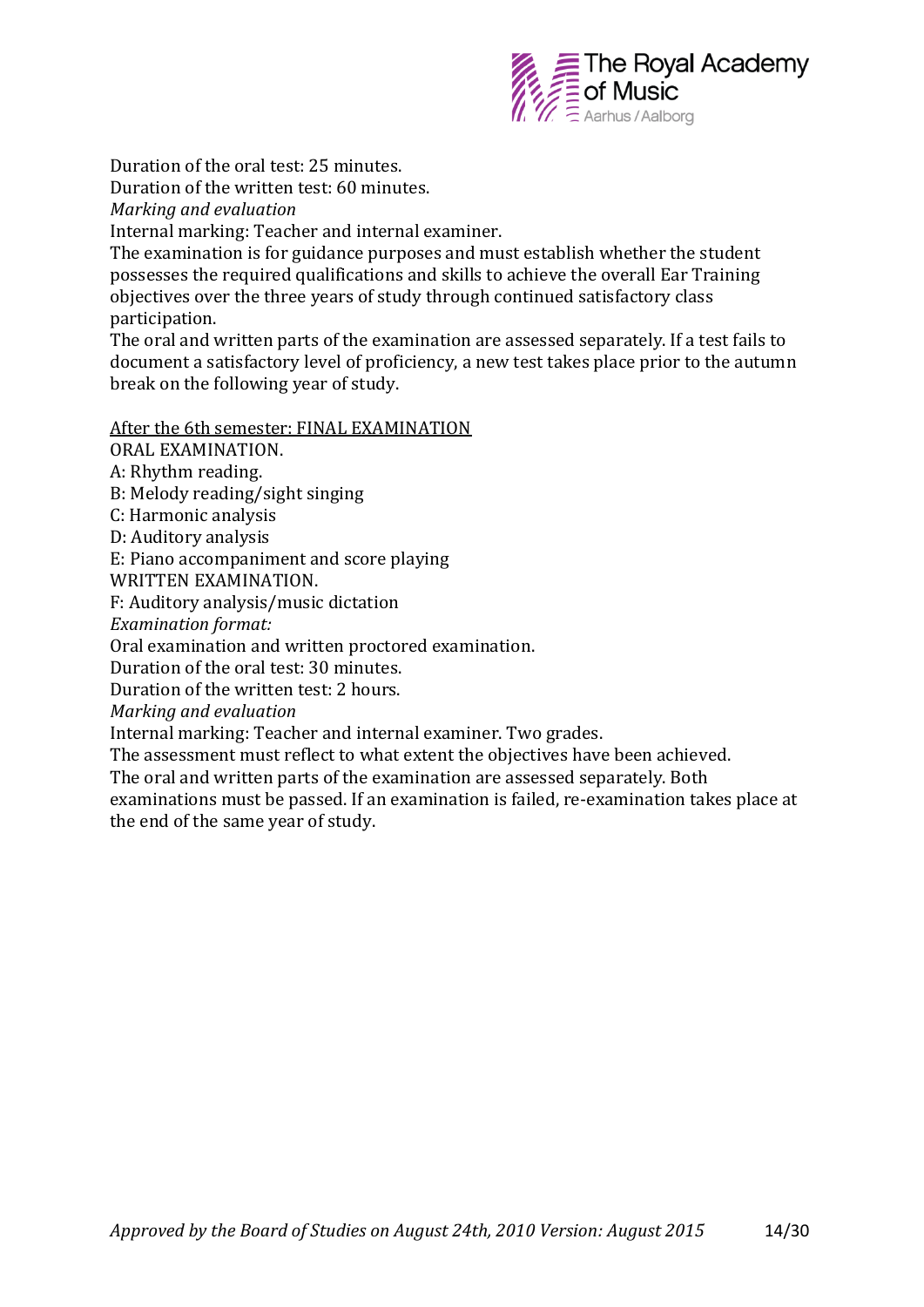

# <span id="page-14-0"></span>**2.2 Entrepreneurial Studies**

# **Objective**

Upon completion of the subject, the student:

- Possesses elementary knowledge of the music industry and culture in a modern, globalised world.
- Understands and is able to reflect on common practices and relations between the music industry and various players in the cultural sphere.
- Is able to create programmes and communicate with a view to employment in music.
- Is able to appraise challenges and issues in relation to his/her own career.
- · Is able to communicate his/her own artistic and pedagogical choices to peers, audiences, and media players.
- Is able to work in a creative, investigative, and analytical manner in relation to the music industry and culture in a globalised world.
- · Is able to act with integrity in various professional contexts and participate in relevant cross-disciplinary cooperation.

# **Content**

Tuition on the individual semesters covers various subjects including:

## 2nd semester: **Personal management**

- Competence assessment
- Self-management
- Learning portfolio
- Study technique
- CV
- Forms of interview

# 3rd semester: **Environment and communication**

- Networking
- Internal communication, e.g. dialogic communication
- External communication, e.g. press releases, social media, and elevator speeches
- -Planning and executing training courses
- An introduction to international activities

# 4th semester: **Project management and cooperation**

- Development of ideas
- Project management
- Process facilitation
- Fund raising
- Planning and executing a joint class project
- Target audiences and booking

5th semester: **Project**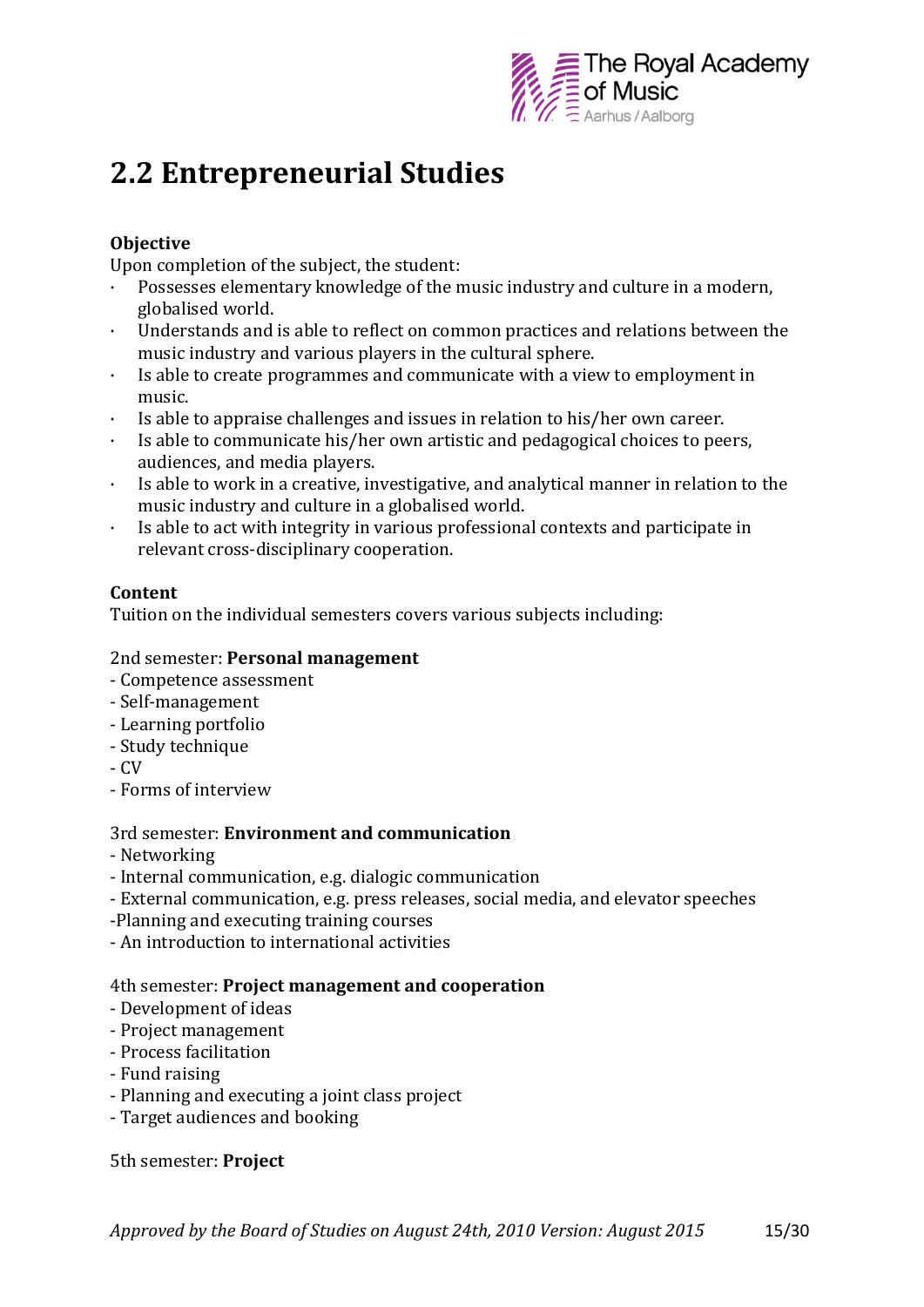

- Project management
- Career planning
- Communication
- Planning and executing the examination project

### **Mandatory assignments**

To pass each semester, the student must hand in an online learning portfolio containing the work/assignments completed over the course of the semester. At the start of the tuition course, the teacher announces which online platform is to be used.

The semester can only be passed if the assignments have been handed in and approved by the teacher. All assignments must relate theory and/or method to practice. At least one of the projects over the course of the BMus degree course must be of an international or intercultural kind.

2nd semester: CV creation Reflection assignment on personal management 3rd semester: Training course Training report (in which the student reflects on the importance of networking)

4th semester: Joint project Assignment on project management

5th semester: Completed project with subsequent examination assignment

Scope of written assignments on the 2nd to 4th semester: 2 to 4 pages.

### **Scope**

12 ECTS towards the degree

### **Tuition and work formats**

Class tuition and seminars.

#### **Semesters**

2nd to 5th semester

#### **Evaluation and examination regulations**

Examination format:

Oral examination based on the examination assignment.

Duration: 20 minutes.

Scope of the examination assignment: 5-7 pages or corresponding video material/accessible portfolio content.

The examination assignment is handed in using an online learning portfolio.

As a minimum, the examination assignment must cover 2-3 themes from the core areas of the subject with relevant literature (theory and/or method).

During the oral examination, the student relates theory to his/her own practice and uses this as a starting point for a reflection on his/her professional and personal development.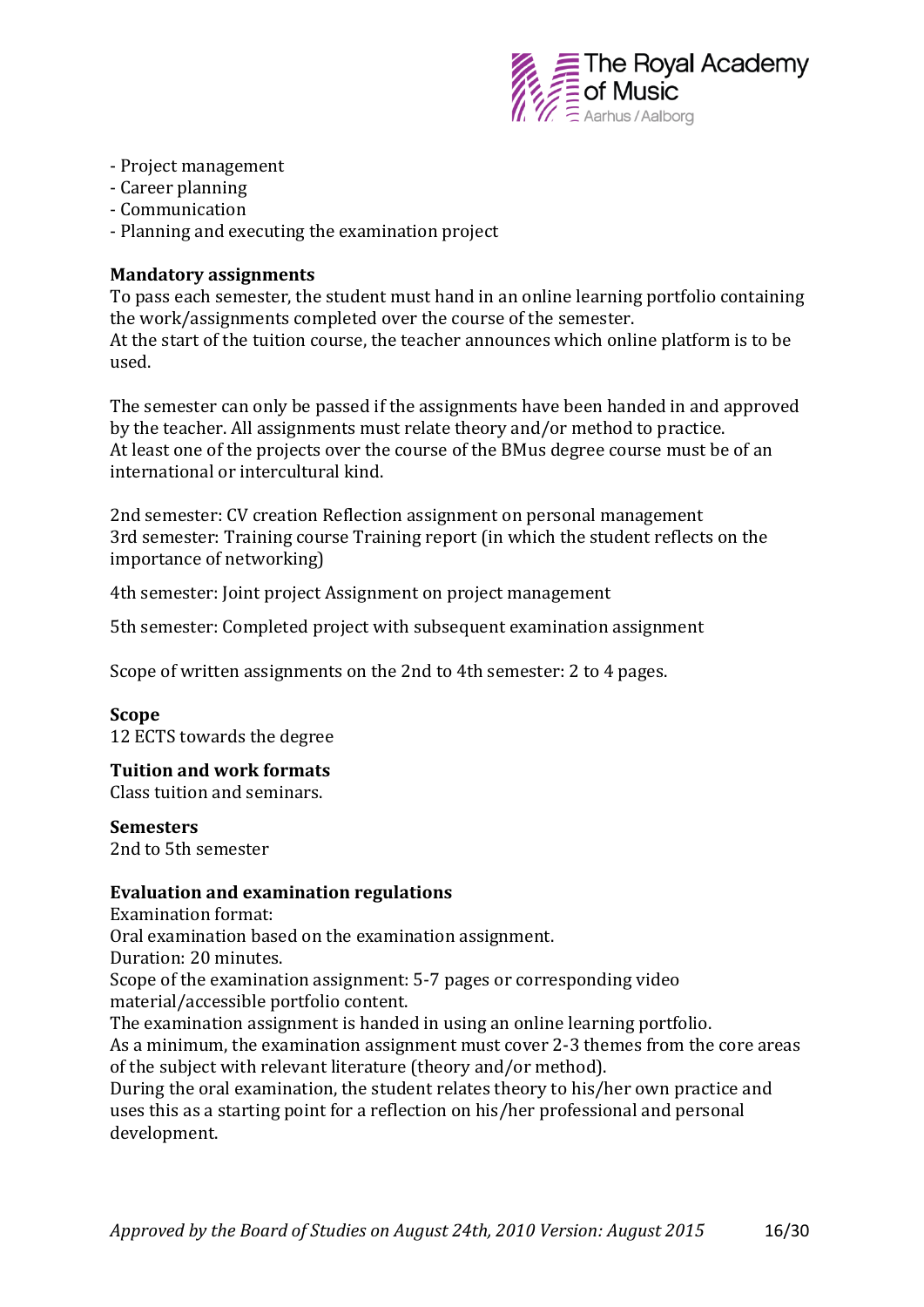

Marking and evaluation: Internal marking. Evaluation: Grade. The assessment must reflect to what extent the objectives of the course have been achieved.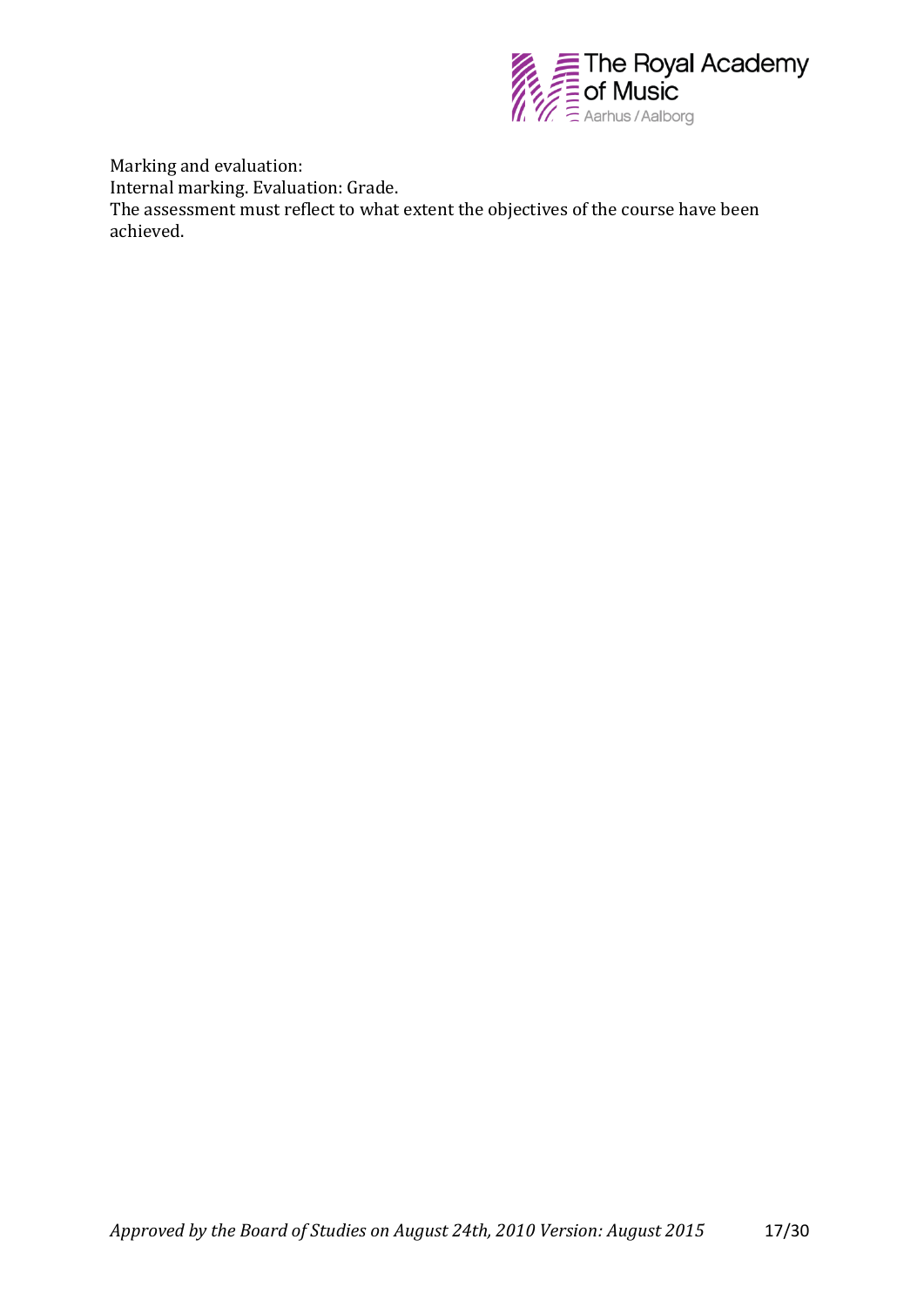

# <span id="page-17-0"></span>**2.3 General studies**

# <span id="page-17-1"></span>**2.3.1 Music theory**

# **Objectives**

Upon completion of the subject, the student:

- Understands and is able to reflect on general terms and concepts of music theory that are used domestically and abroad.
- Is able to identify his/her own learning needs in the music theory field.
- Is able to use the specific terminology affiliated with acoustic, tuning, scale, melody, rhythmic, harmony, texture, instrumentation and form.
- Is able to find their way in a score.
- Possesses elementary knowledge of instruments and instrumentation.

# **Content**

Introduction to melody analysis, basic harmonic studies (key, main functions/degree, cadence, modulation and sequence), basic sight reading and score reading, segment analysis, acoustic and basic knowledge of instruments.

# **Tuition and procedures**

Lectures and exercises.

# **Semesters**

Autumn semester.

Music theory is held every autumn for international students. Music theory is mandatory for all international students, who have not yet passed the exam in Music theory.

### **Scope**

2 ECTS.

# **Evaluation and examination regulations**

Written exam, duration: 90 minutes.

Marking and evaluation: Internal marking. Evaluation form: Pass/fail. The assessment must reflect to what extent the objectives have been achieved.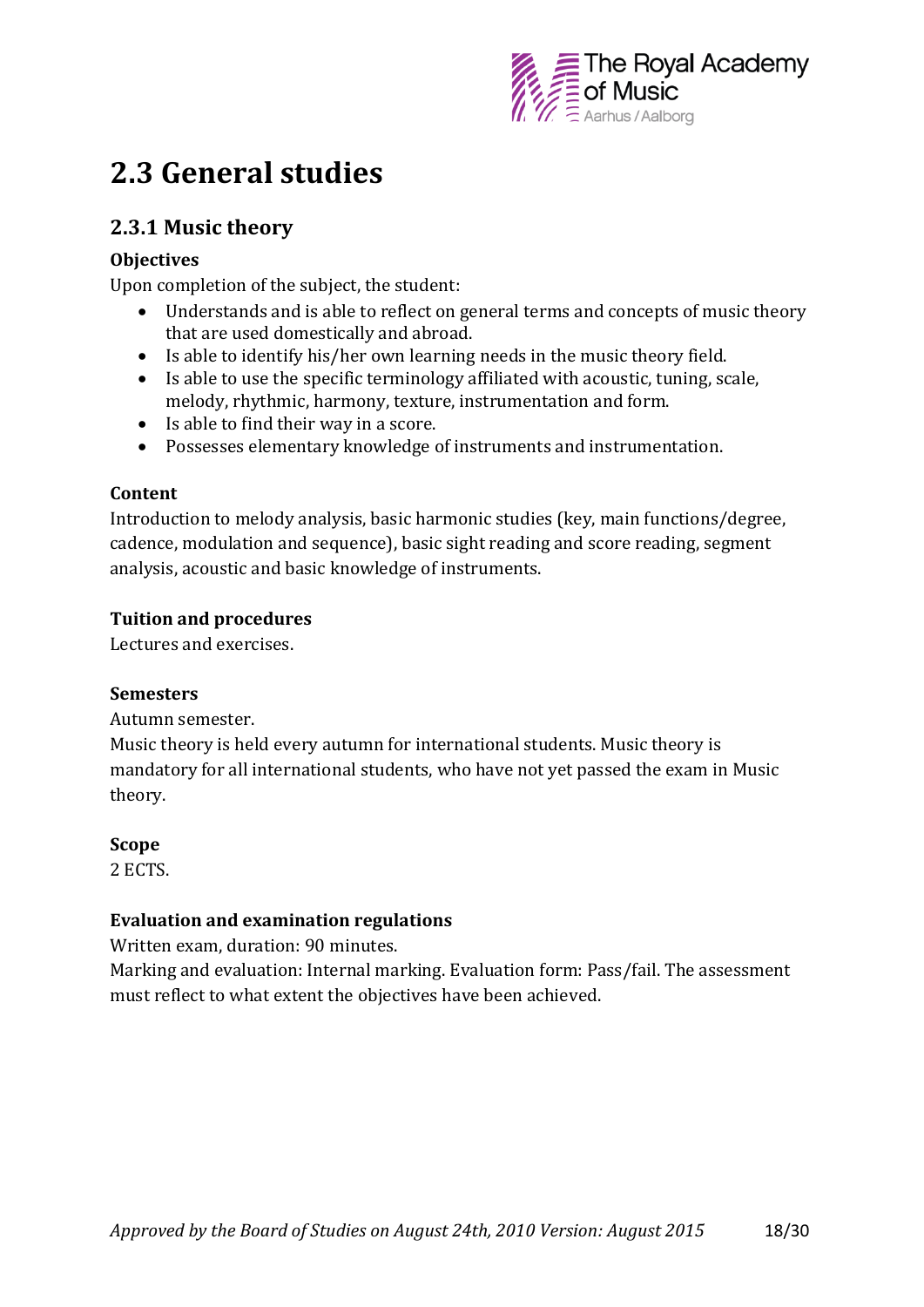

# <span id="page-18-0"></span>**2.3.2 Music History and Music Analysis**

# **Objectives**

Upon completion of the subject, the student:

- Is able to search for and acquire relevant information and theories.
- Is able to communicate music historic knowledge in writing and orally.
- Is able to acknowledge and handle music history challenges in an investigative and analytical manner in a pedagogical connection.
- Is able to identify his/her own learning needs in the fields of knowledge of music history and music analysis.

# **Content**

Presentation of significant aesthetic and stylistic musical trends.

Presentation of selected composers.

Analytic presentation of selected works.

Curriculum is set by the teacher and contains literature and musical works.

Music history and music analysis consist of 6 modules, each lasting one semester. The 6 modules cover the following time periods:

> Today - 1960 1960-1900 1900-1850 1850-1800 1800-1750 1750-1600

# **Tuition and procedures**

Lectures and exercises.

# **Semesters**

1st to 6th semester.

# **Scope**

13 ECTS.

# **Evaluation and examination regulations**

Exams are held at the end of each semester. Autumn semesters are completed with an oral subtest.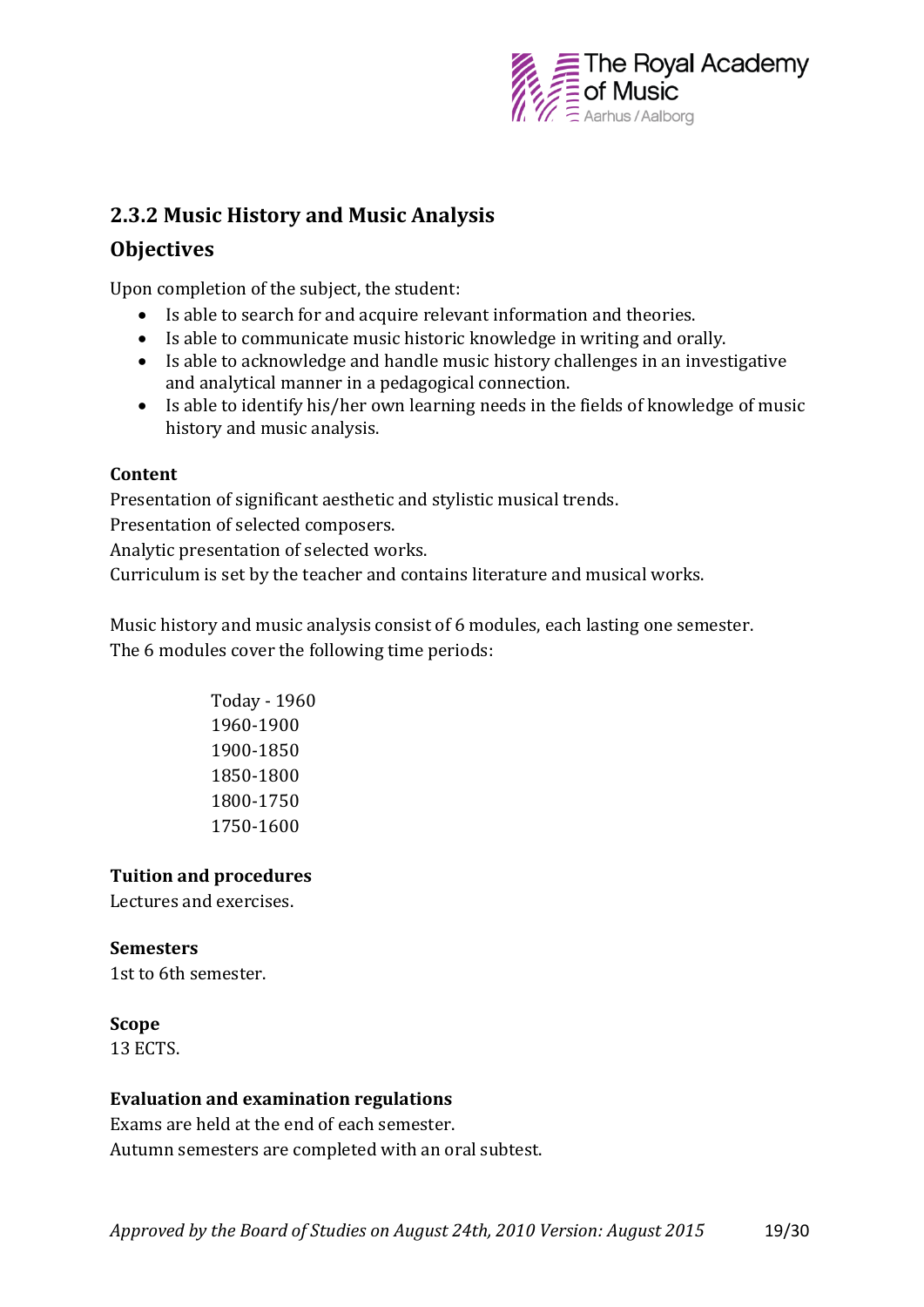

Spring semesters are completed with a written subtest.

For the oral subtest, the student receives a set work or part of a work and will have 2 hours of preparation without aids. Duration of the oral exam: 60 minutes. Examination: 45 minutes and evaluation: 15 minutes.

For the written subtest, the student receives a set work or part of a work and must write a paper of 5-6 pages (2400 characters with spaces per page). The student will have two weeks to complete the paper.

### **Marking and evaluation:**

Internal marking. Evaluation form: Grade. The average grade of the six subtests will be on the diploma. The assessment must reflect to what extent the objectives have been achieved.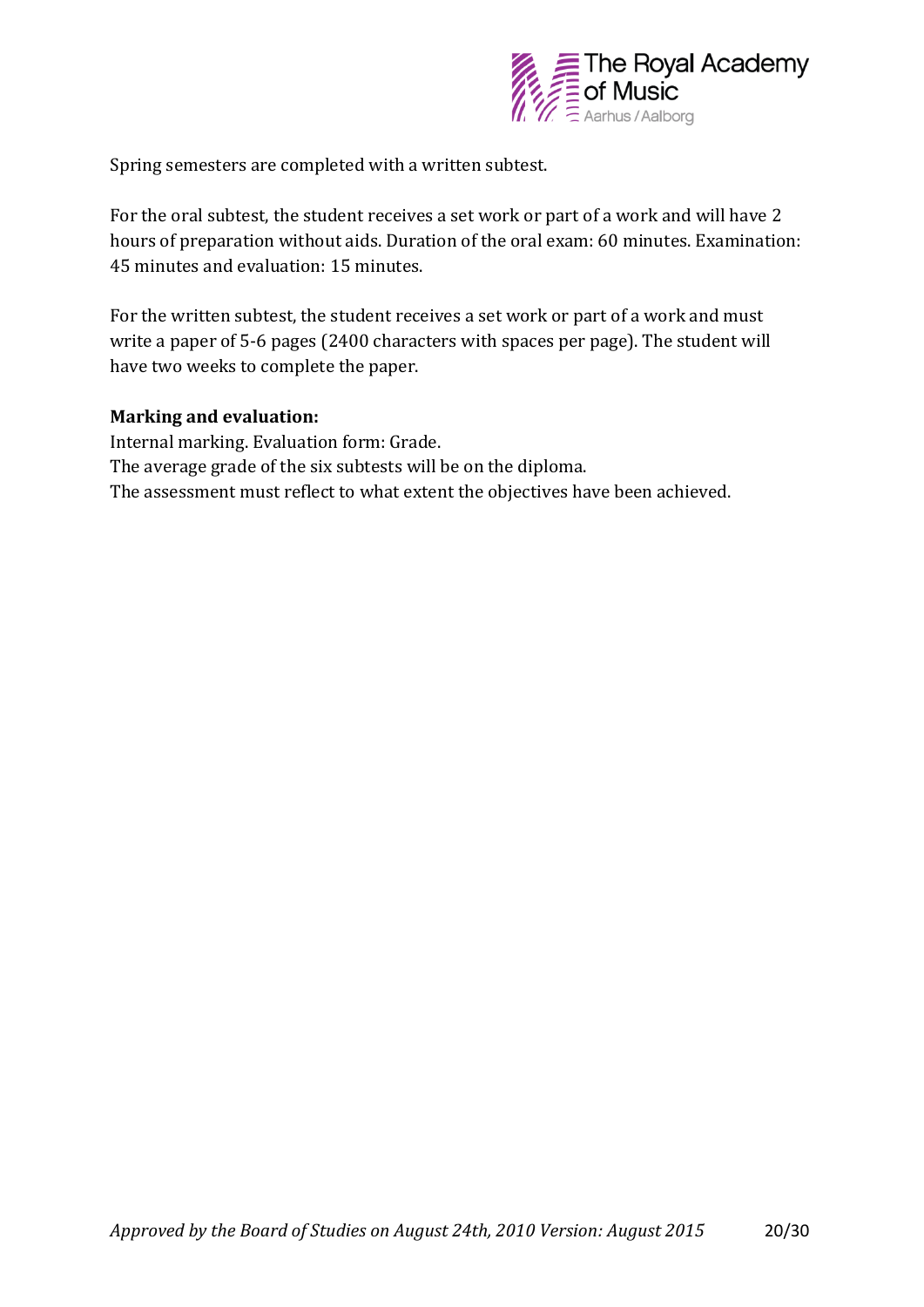

### **Evaluation and examination regulations**

Exams are held at the end of each semester. Autumn semesters are completed with an oral subtest. Spring semesters are completed with a written subtest.

For the oral subtest, the student receives a set work or part of a work and will have 2 hours of preparation without aids. Duration of the oral exam: 60 minutes. Examination: 45 minutes and evaluation: 15 minutes.

For the written subtest, the student receives a set work or part of a work and must write a paper of 5-6 pages (2400 characters with spaces per page). The student will have two weeks to complete the paper.

### **Marking and evaluation:**

Internal marking. Grade. The average grade of the six subtests will be on the diploma. The assessment must reflect to what extent the objectives have been achieved.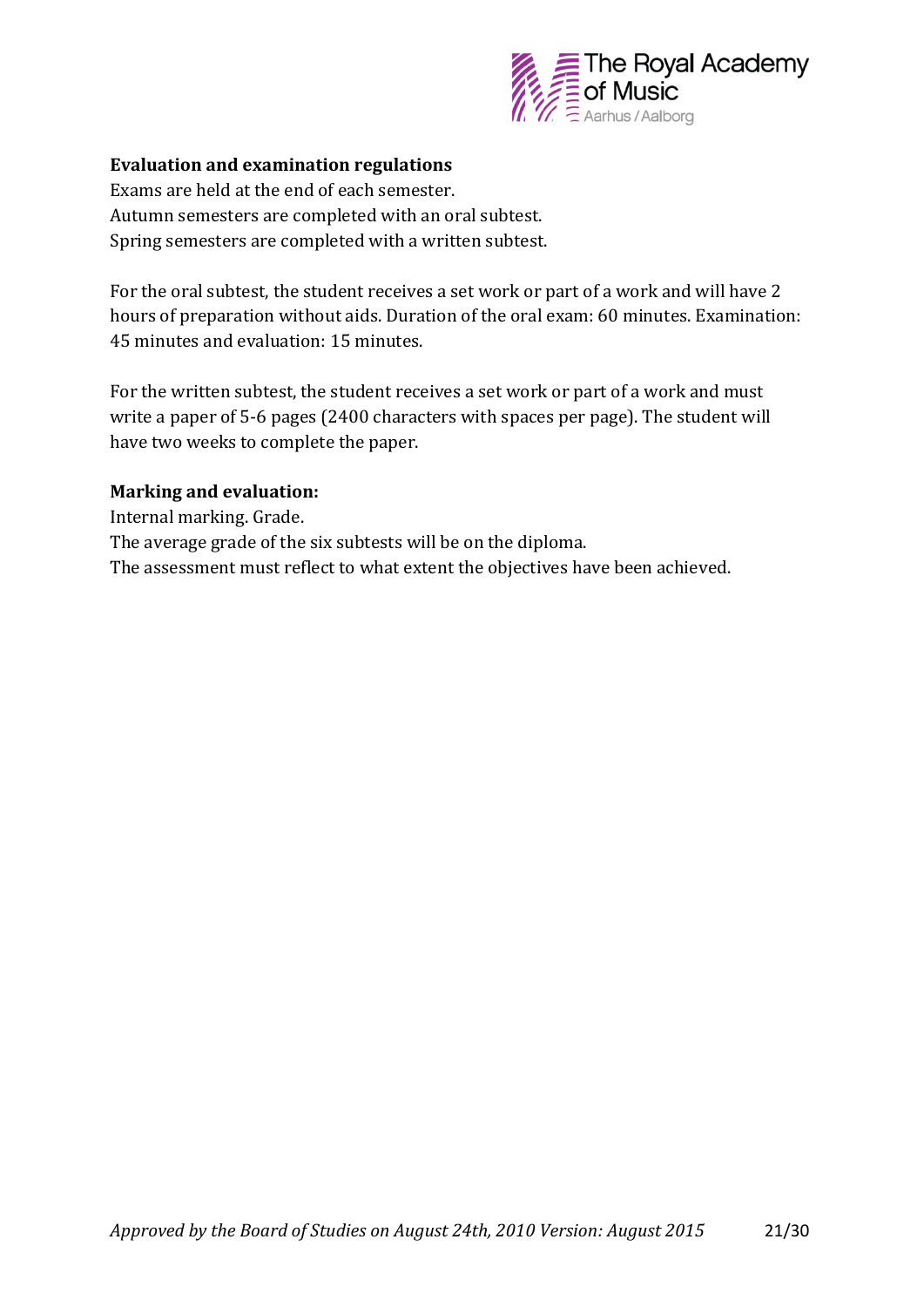

# <span id="page-21-0"></span>**2.4 Pedagogics**

# <span id="page-21-1"></span>**2.4.1 Ensemble Direction**

## **Objectives**

Upon completion of the subject, the student:

- Possesses elementary conducting and arrangement skills.
- Is conversant with ethics and responsibilities in relation to the teaching role.
- Is able to reflect on practice and choice of methods in relation to teaching and communication situations regarding ensemble direction.
- Possesses elementary group tuition skills.
- Is able to organise progressive pedagogical courses.
- Is able to communicate verbally and musically with a group of pupils and other non-specialists.
- Is able to acknowledge and handle pedagogical challenges in a creative, investigative, and analytical manner.
- Can participate independently in and oversee cooperation with pupils and other non-specialists.
- Is able to identify his/her own learning needs and potential for artistic development in the field of ensemble direction, and to prioritise and structure his/her time and work efforts in relation to organisation of teaching courses.

### **Content**

Tuition comprises the following subjects: Conducting technique, preparation methods, instrument class tuition, and arrangement.

# **Tuition and work formats:**

Class tuition with at least five students.

# **Training**

The class is put together in such a way that it may function as a training class during tuition, and a training course is staged comprising four class sessions with pupils at beginning or intermediate level.

### **Semesters**

4th semester

### **Scope**

6 ECTS towards the degree.

### **Evaluation and examination regulations**

Certificate. This certifies that the objectives have been achieved at a level at least corresponding to a Pass, and that current attendance rules have been followed.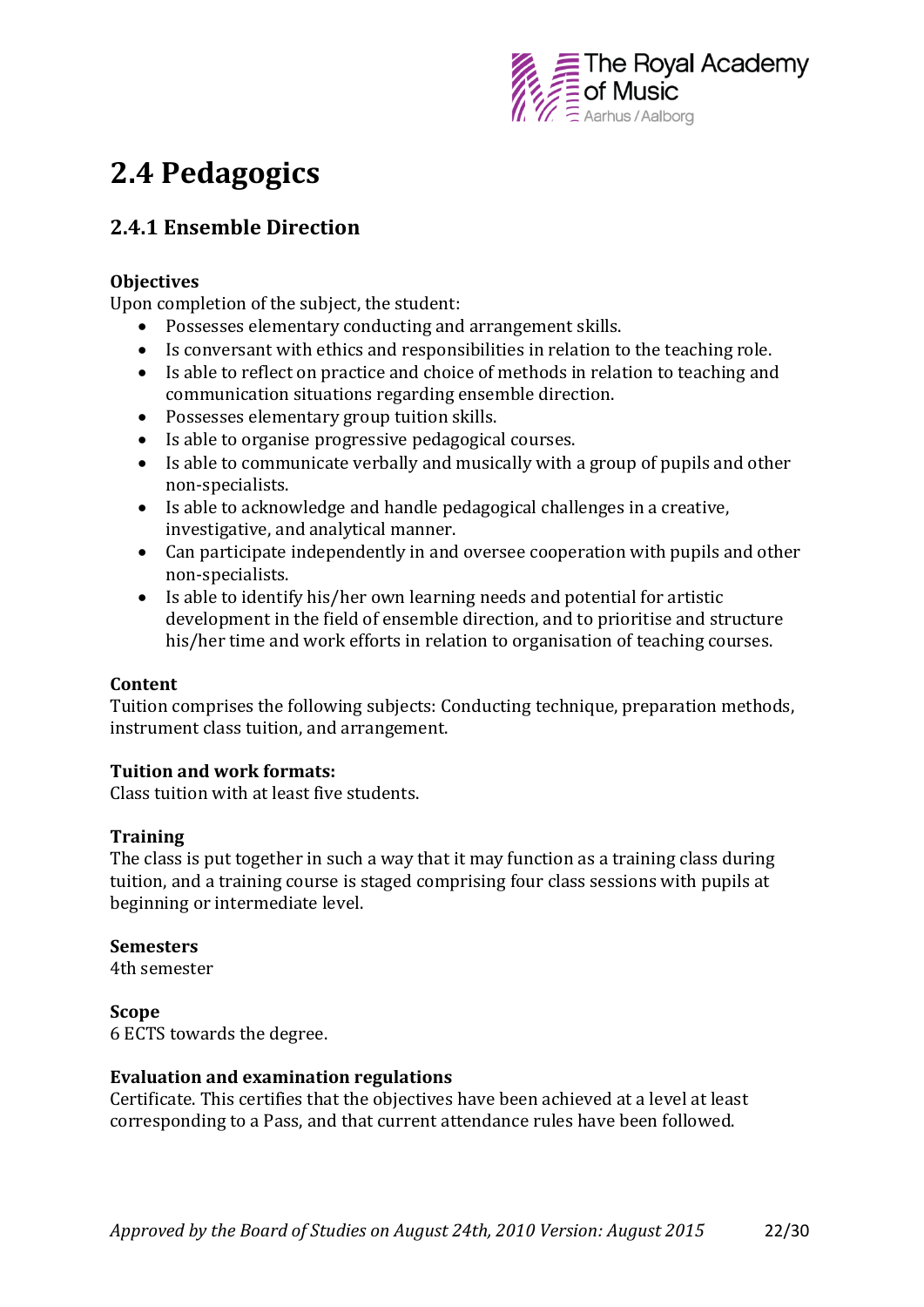

# <span id="page-22-0"></span>**2.4.2 Methods**

## **Objectives**

Upon completion of the subject, the student:

- Possesses elementary knowledge of relevant pedagogical and didactic concepts and methods.
- Is able to reflect on practice and choice of methods in relation to various teaching and communication situations.
- Is able to identify his/her own learning needs and potential for artistic development in the field of pedagogics, and to prioritise and structure his/her time and work efforts in relation to organisation of teaching courses.

### **Content**

Study and analysis of relevant methods. Instrument tuition progression. Phenomena of instrument technique from a method perspective.

## **Tuition and work formats**

Class tuition.

**Semesters** 5th semester

### **Scope**

6 ECTS towards the degree.

### **Evaluation and examination regulations**

Certificate. This certifies that the objectives have been achieved at a level at least corresponding to a Pass, and that current attendance rules have been followed.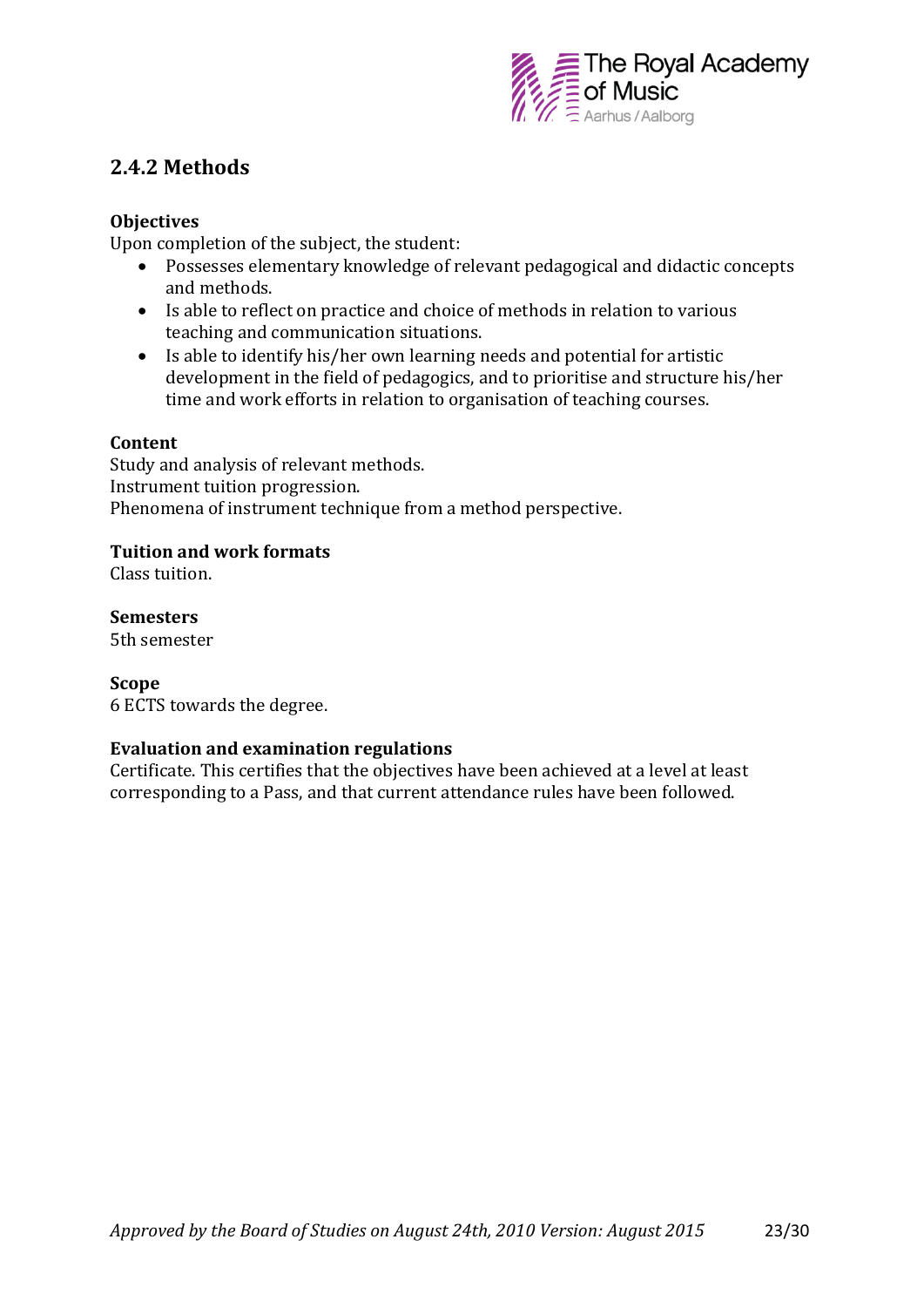

# <span id="page-23-0"></span>**2.4.3 Training at an intermediate level**

# **Objectives**

Upon completion of the subject, the student:

- Is conversant with ethics and responsibilities in relation to the teaching/communication role.
- Possesses elementary tuition skills.
- Is able to organise progressive pedagogical courses.
- Is able to communicate verbally and musically with pupils and other nonspecialists.
- Is able to acknowledge and handle pedagogical challenges in a creative, investigative, and analytical manner.
- Can participate independently in and oversee cooperation with pupils and other non-specialists.

## **Content**

Supervised by the teacher, the student tutors a training pupil at an intermediate level. Part of the tuition time may be spent evaluating the student's approaches.

 Intermediate level is defined by the pupil being able to prepare short movements unassisted and possessing an elementary understanding of the possibilities of the instrument.

# **Tuition and work formats**

Supervised one-to-one tuition.

# **Semesters**

5th to 6th semester.

# **Scope**

12 ECTS towards the degree.

### **Evaluation and examination regulations**

After the 6th semester: Examination

*Examination content and materials:*

25 minute tuition demonstration that must take the form of a normal tuition session and may include examples of the following:

Instruction in one or more compositions that the pupil is preparing.

Work on one or more technical issues (e.g. in connection with exercises or études).

Ensemble playing tuition (e.g. where the student plays the secondary part).

Going through a composition that the pupil/class is to start working on including advice on practice methods.

After the tuition demonstration, the student comments on the lesson and answers questions from the examiners. For the interview with the examiners, the student is assumed to possess knowledge of different methods practiced in relation to the main instrument in question.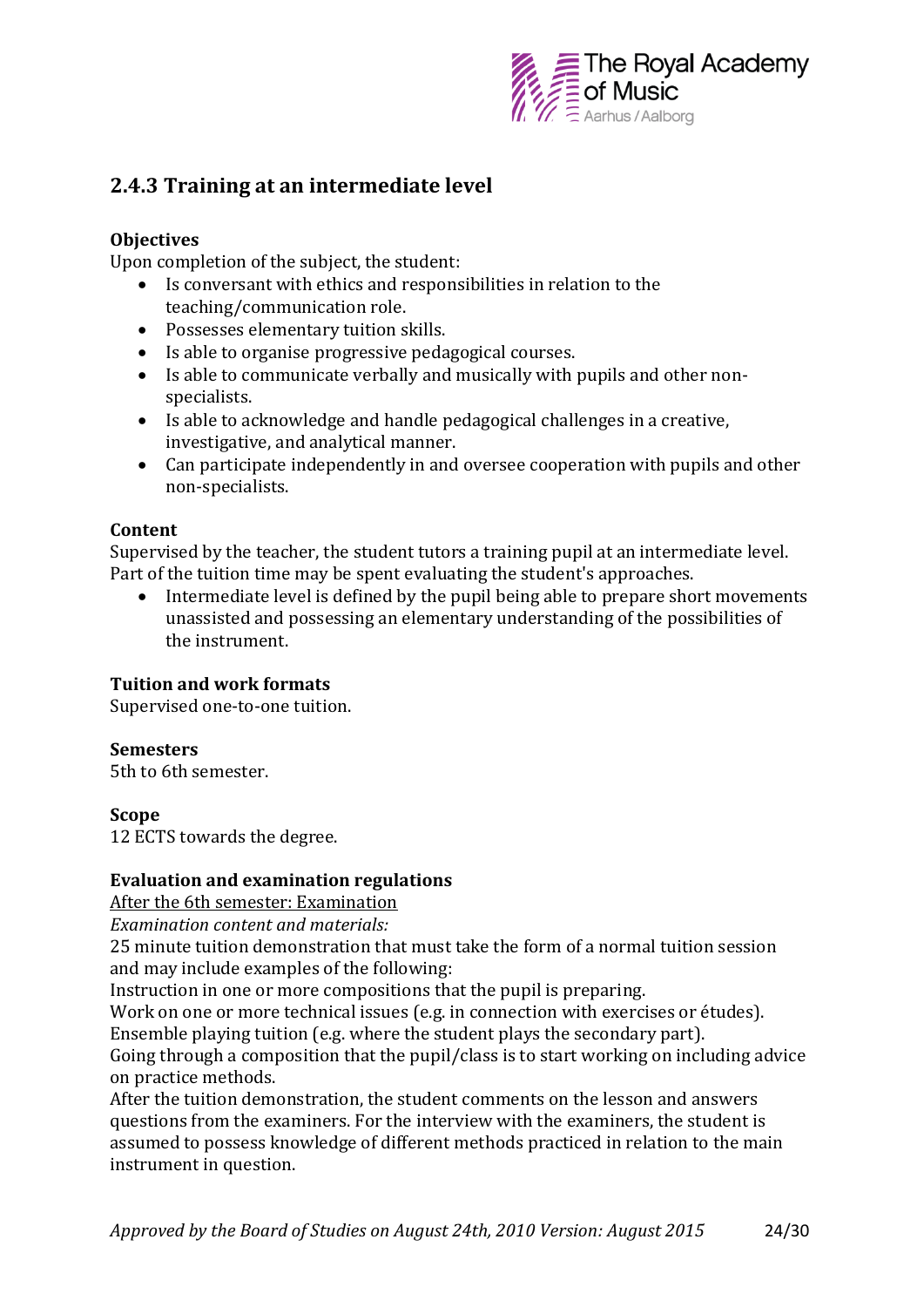

Pedagogical report on the training course. Scope: 8-10 pages. Four copies of the report are to be handed in by April 1st.

The report must contain the following:

- A description of the concrete technical and methodical guidance used for the commencement of the musical process, and of how the pedagogical course of development is to continue adapted to the qualifications of the individual pupil. The description may be based on entries in a pedagogical journal.
- A progressively sorted index of teaching materials (schools, other collections, individual compositions, rehearsal materials, and ensemble playing assignments) that the student is confident with and aims to use during tuition.
- A characterisation of pupils presented including information on tuition so far and imminent tuition.

## *Examination format:*

Practical test and written report. Duration of the practical test including interview and discussion: 60 minutes.

*Marking and evaluation:*

External marking. Grade. The evaluation must reflect to what extent the objectives of the degree course have been achieved.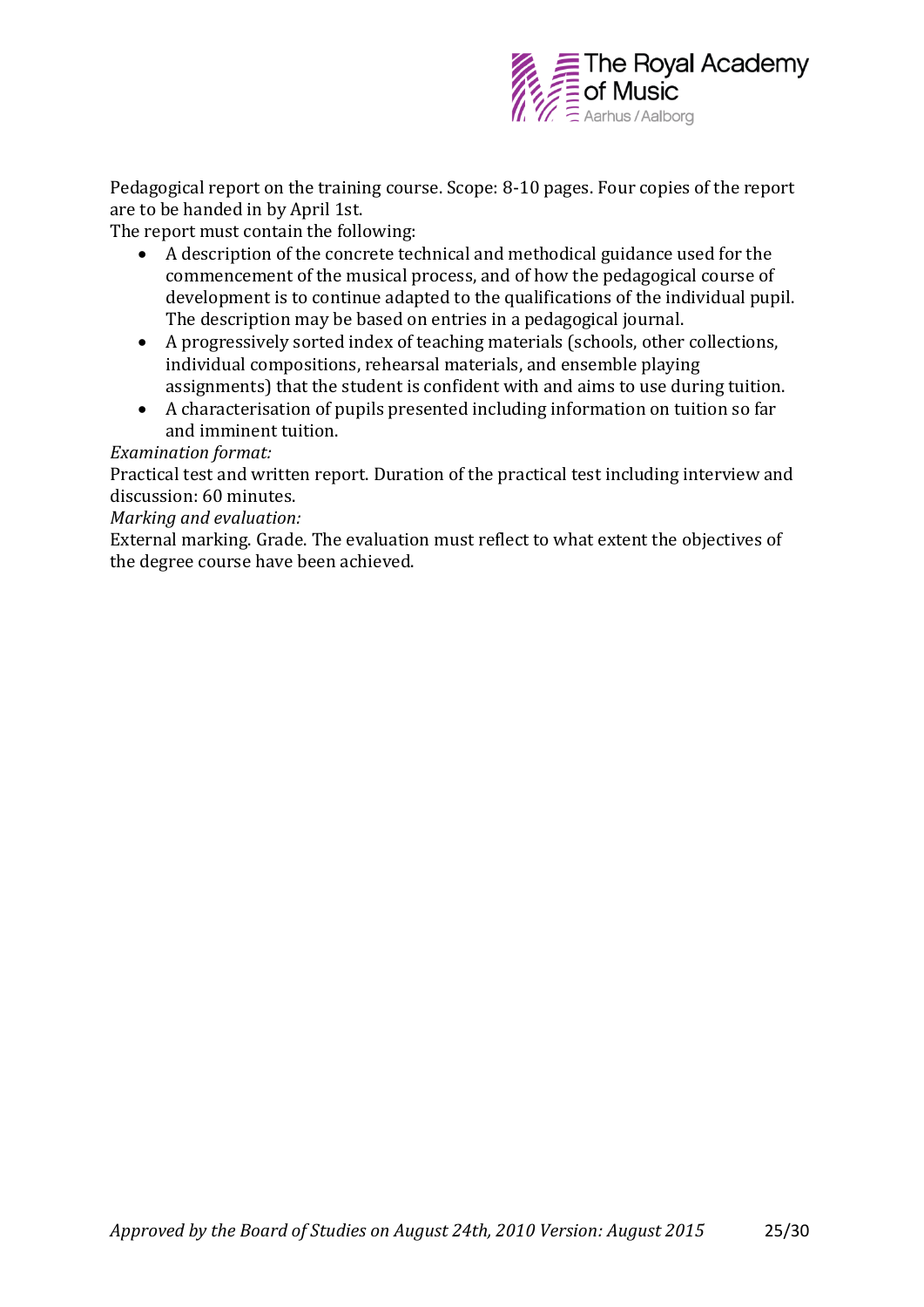

# <span id="page-25-0"></span>**2.4.4 Education Theory**

## **Objectives**

Upon completion of the subject, the student:

- Possesses elementary knowledge of relevant pedagogical, didactic, and psychological theories, concepts, and methods.
- Is conversant with ethics and responsibilities in relation to the teaching/communication role.
- Is able to reflect on practice and choice of methods in relation to various teaching and communication situations.
- Has acquired relevant communication tools.
- Is able to acknowledge and handle pedagogical challenges in a creative, investigative, and analytical manner.
- Is able to identify his/her own learning needs and potential for artistic development in the field of pedagogics.
- Is able to prioritise and structure his/her time and work efforts in relation to organisation of teaching courses.

### **Content**

Study and discussion of selected education theories and the views of man, society, and learning they embody.

Discussion of pedagogical approaches and traditions within music.

Study and discussion of various teacher and pupil roles.

Study and discussion of theories of education and learning.

Study and discussion of communication, organisation, and leadership styles.

Study of the theoretical prerequisites for being able to plan, execute, and evaluate music teaching, including definition of goals, implementation and retention, course organisation, lesson preparation, self-evaluation, and peer evaluation (supervision).

Part of tuition is based on cases and problems from the concurrent training courses.

### **Tuition and work formats**

Class tuition.

# **Semesters**

3rd to 4th semester.

### **Scope**

3 ECTS towards the degree.

### **Evaluation and examination regulations**

Certificate. This certifies that the objectives have been achieved at a level at least corresponding to a Pass, and that current attendance rules have been followed.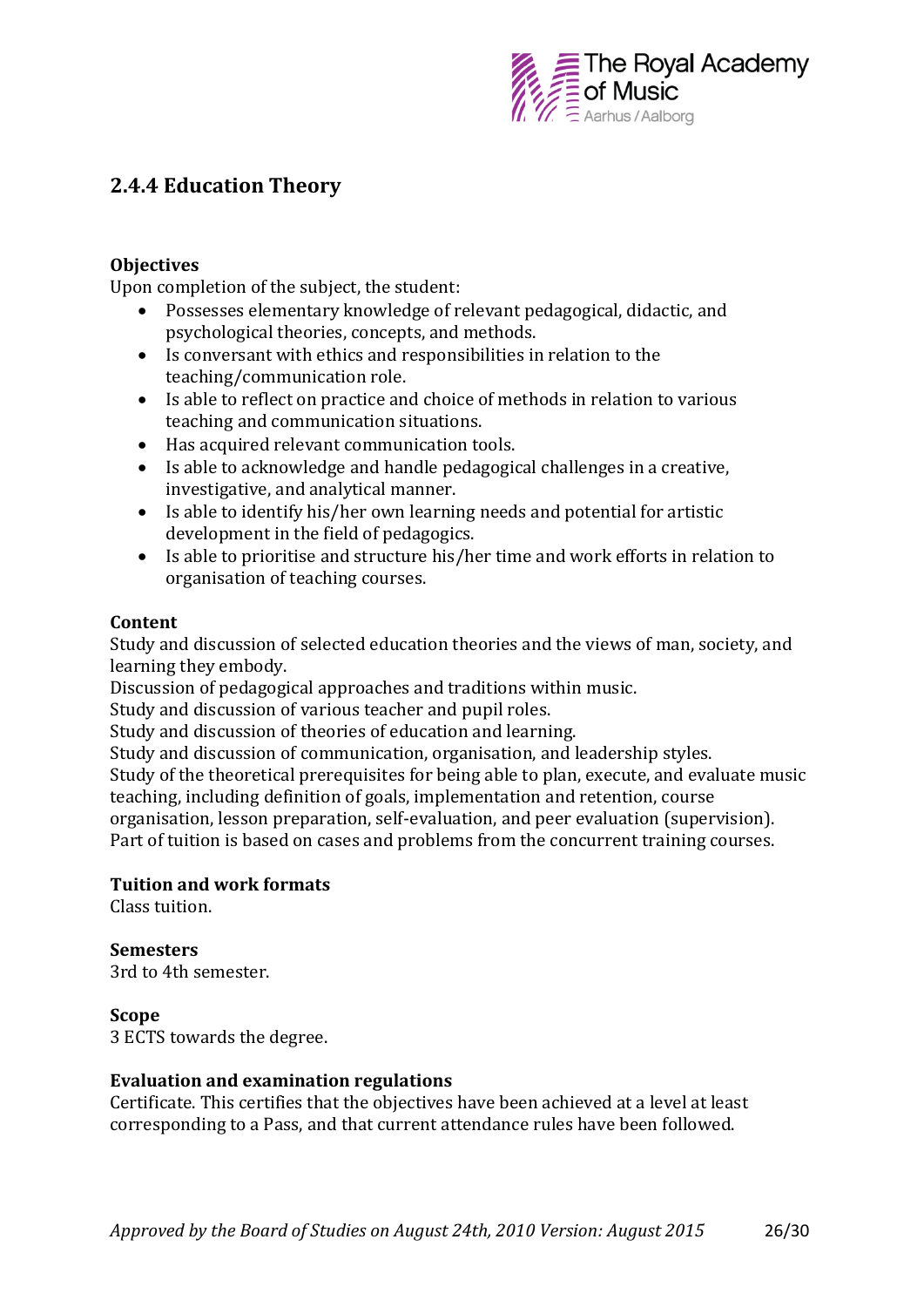

# <span id="page-26-0"></span>**2.4.5 Observation Training**

## **Objectives**

Upon completion of Observation Training, the student:

- Possesses elementary knowledge of relevant pedagogical methods relating to music.
- Possesses elementary knowledge of the music education job market.
- Is conversant with ethics and responsibilities in relation to the teaching/communication role.
- Is able to reflect on practice and choice of methods.

## **Content**

The subject includes preparation, execution, and post-processing of observation training.

Introduction to the diverse music education job market and relevant pedagogical traditions and cultures in music. Presentation on report authoring.

The training sites must reflect the diversity of the music business and include examples of workplaces relevant for the individual courses.

Conference classes are given. The training site teachers are to be included in these.

The student prepares a brief, individual observation training report that is to be handed in 14 days after the training. Report scope: 3 pages.

The report forms the foundation of training post-processing.

# **Tuition and work formats**

Class tuition.

Observation training is organised by a training coordinator in consultation with subject teachers.

# **Semesters**

2nd semester. Observation training itself lasts one week.

### **Scope**

3 ECTS towards the degree.

# **Evaluation and examination regulations**

After the 2nd semester: Certificate

This certifies that the objectives have been achieved at a level at least corresponding to a Pass, and that current attendance rules have been followed.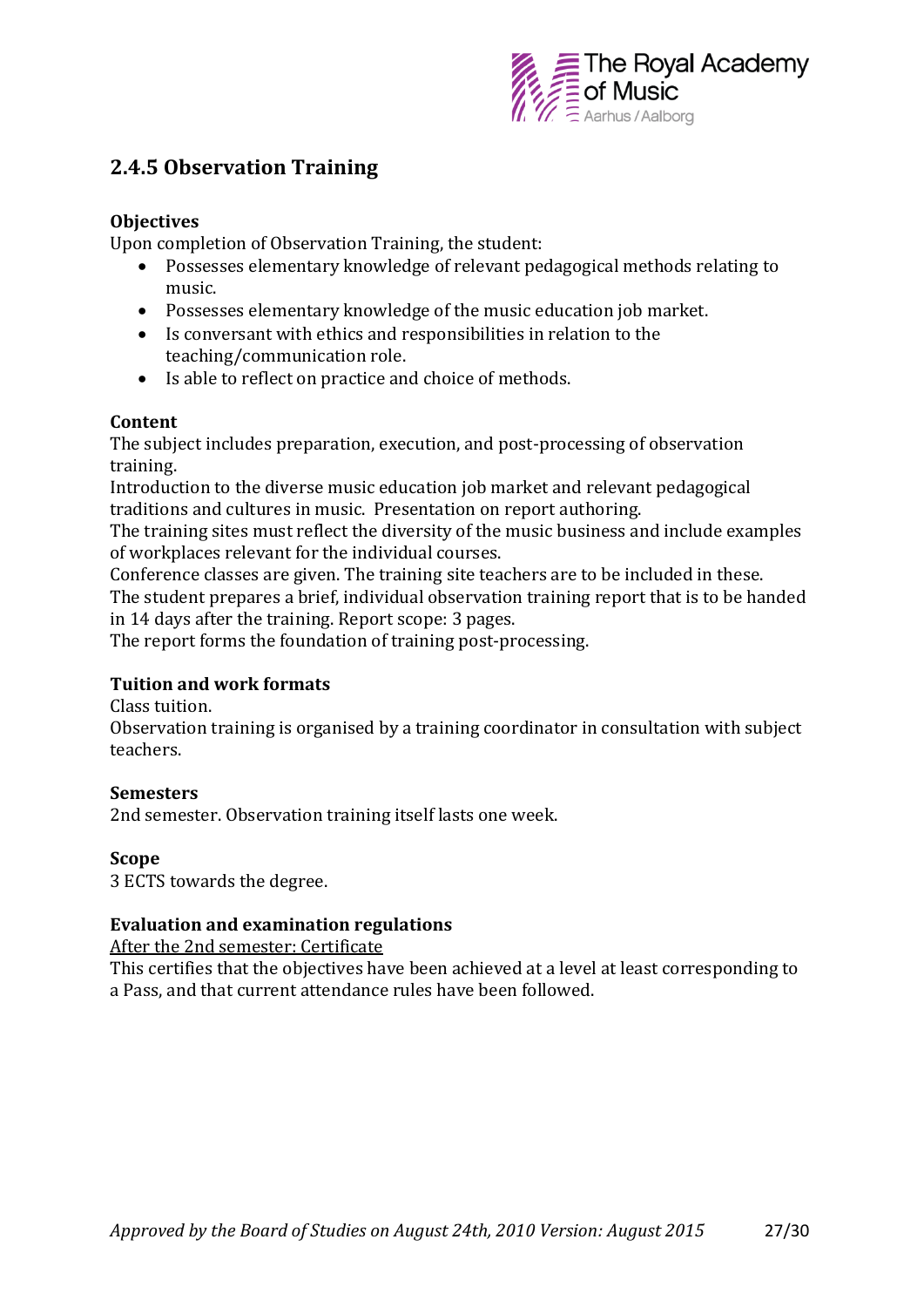

# <span id="page-27-0"></span>**2.5 Bachelor project**

## **Objective**

Upon completion of the bachelor project, the student:

- Possesses elementary knowledge of practice, methods, and theory within the chosen project area.
- Is able to reflect on his/her practice and choice of methods in relation to the project.
- Is able to use relevant methods, tools, and forms of expression in a creative, performative, and/or pedagogical context.
- Is able to identify and acquire project-relevant knowledge unassisted as well as use relevant project-related solution models.
- Is able to communicate project idea and results orally and in writing.
- Is able to work on a project basis in a creative, investigative, and analytical manner.
- Is able to find relevant cooperation partners and act professionally in vocational and/or cross-disciplinary cooperation.
- Is able to set up and adhere to a realistic schedule.

### **Content**

The bachelor project takes one main area as its starting point but may draw on other, crossdisciplinary approaches.

The student chooses and defines his/her own project. The project must include the following elements:

a) A creative, performative, and/or pedagogical element.

- b) Communication of the above.
- c) A written reflection. Scope: Max. 20 pages excluding annexes.

Item a) may be in the form of a composition, concert, performance, installation, CD recording, or tuition course.

Item b) may be in the form of a lecture at the final exam which further puts into perspective the materials covered in items a) and c), or it may be a home page/portfolio created unassisted.

### **Tuition and work formats**

Guidance in individual project work as well as study group work.

 By the middle of the 4th semester, a description of the intended bachelor project must be submitted by the student for approval by the project coordinator.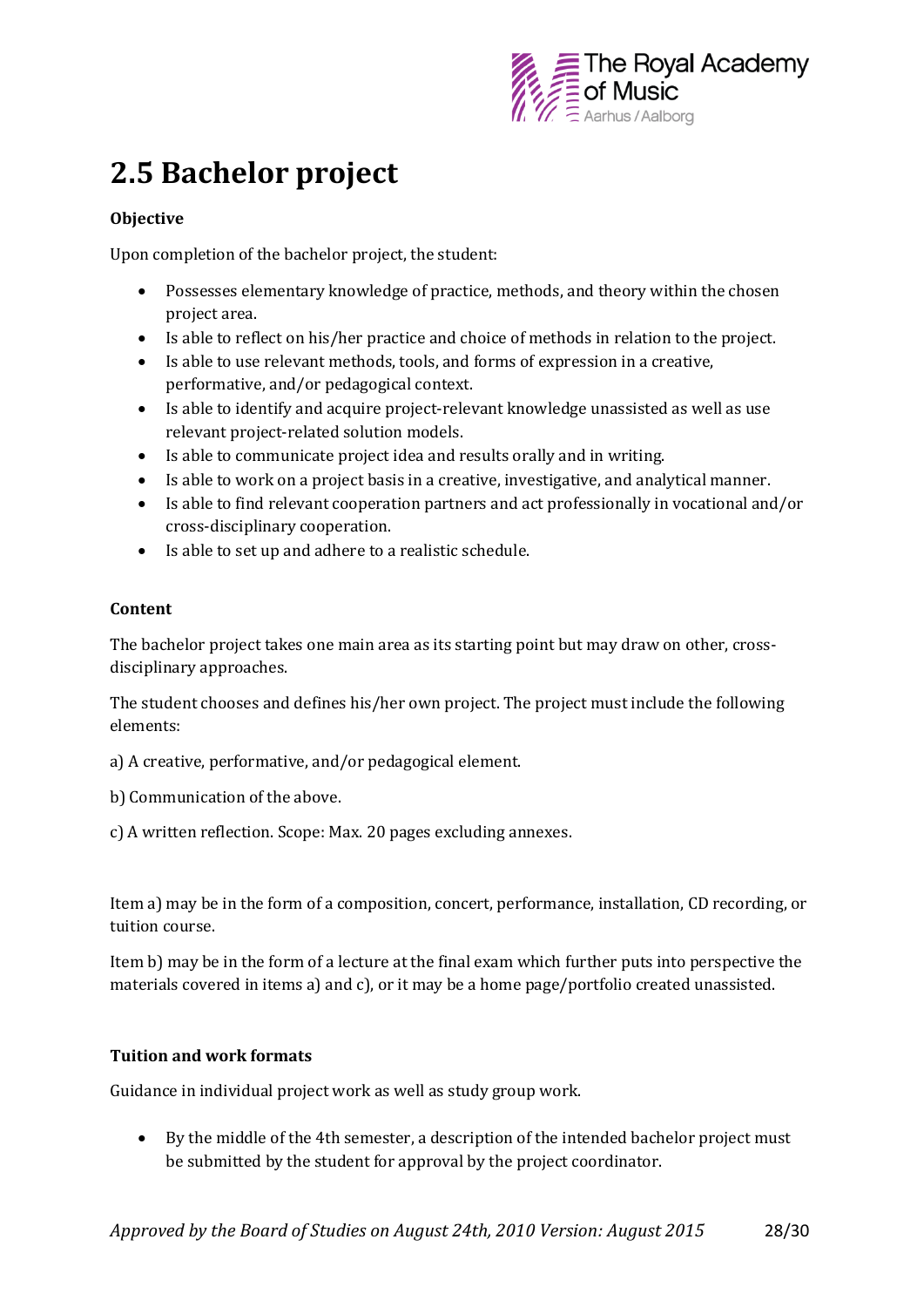

- No later than three weeks hereafter, the student receives the approved preliminary project description from the project coordinator.
- During 5th semester, project descriptions and work plans are presented in study groups (max. 8 members). The groups are created by the project coordinator and convene at least three times during the 5th semester.
- January, 6th semester: Halfway seminar for the study groups. The bachelor projects are presented to the group for joint evaluation and exchange of experiences. The internal supervisor participates.
- By 1 February on the 6th semester, the student, in cooperation with the internal supervisor, drafts the final project description which is submitted to the project coordinator for final approval.
- The project coordinator sends the approved project description to the student and the internal supervisor by 15 February on the 6th semester.

The written part of the project including the project description is handed in to the Student Administration Office by 1 May.

### **Semesters**

5th and 6th semester.

**Scope** 15 ECTS

### **Evaluation and examination regulations**

*Examination content* After the 6th semester: Exam Presentation in accordance with the approved project description. *Examination format*

a. Presentation (30 minutes). Depending on the nature of the project, the presentation may take the following forms:

- A concert incorporating oral communication.
- A teaching situation using a project approach.
- A lecture/presentation of the project including documentation of the artistic/performative dimension in the form of CD/DVD recordings or similar.
- b. Interview with the board of examiners (10 minutes).
- c. Discussion and preparation of statement (20 minutes).

The exam is organised individually in accordance with the approved project description.